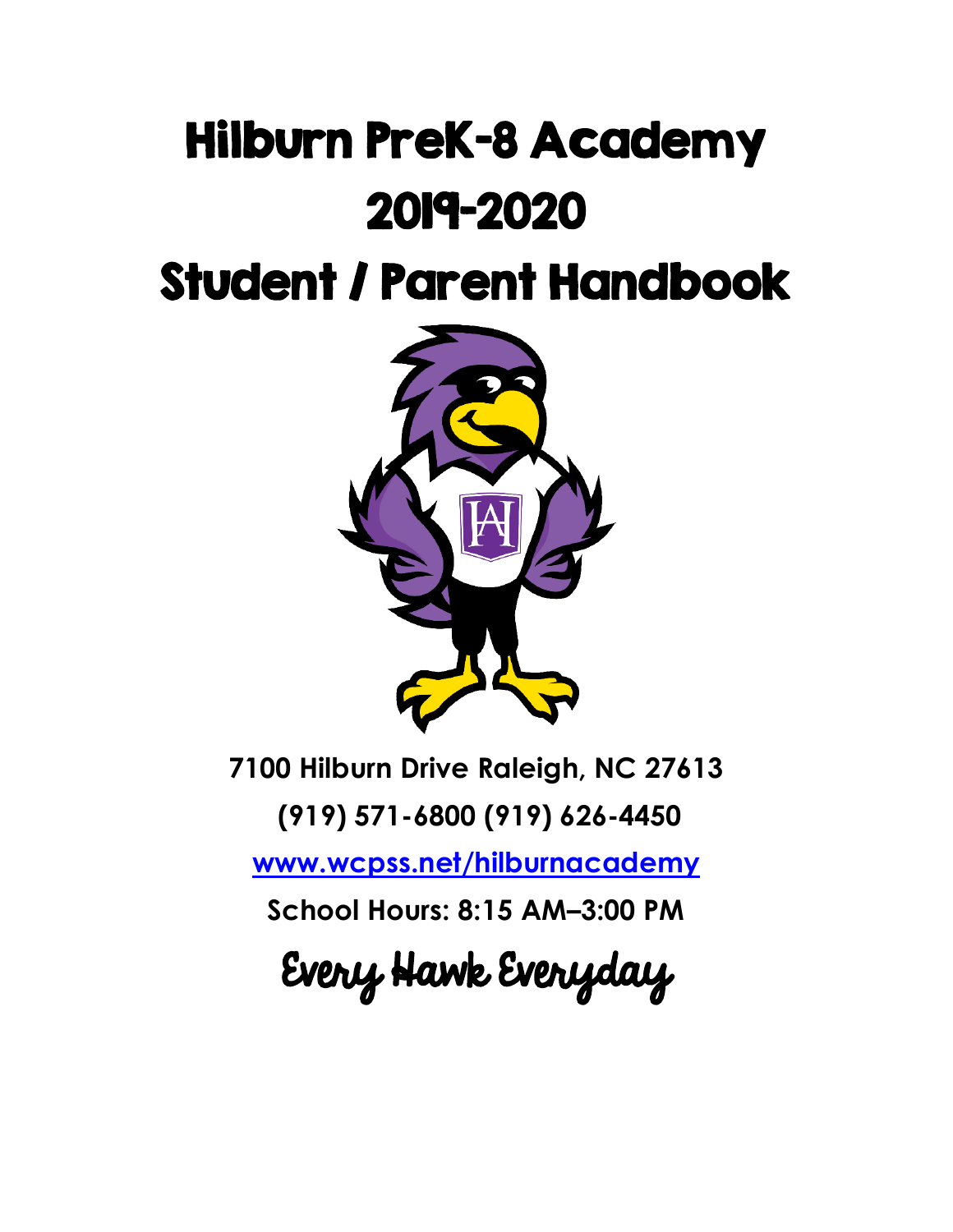**\*It is the responsibility of the parent/guardian to be aware of and comply with the contents in this guide and the WCPSS Student/Parent Handbook.\***

Please review the contents of this parent and student guide as it pertains to the procedures we will uphold in our school. In conjunction with WCPSS policies, every school honors procedures for maintaining building safety and security, as well as operational and instructional procedures. Since you are a part of our nest, we believe parents and guardians serve an essential role in knowing how *this* nest operates.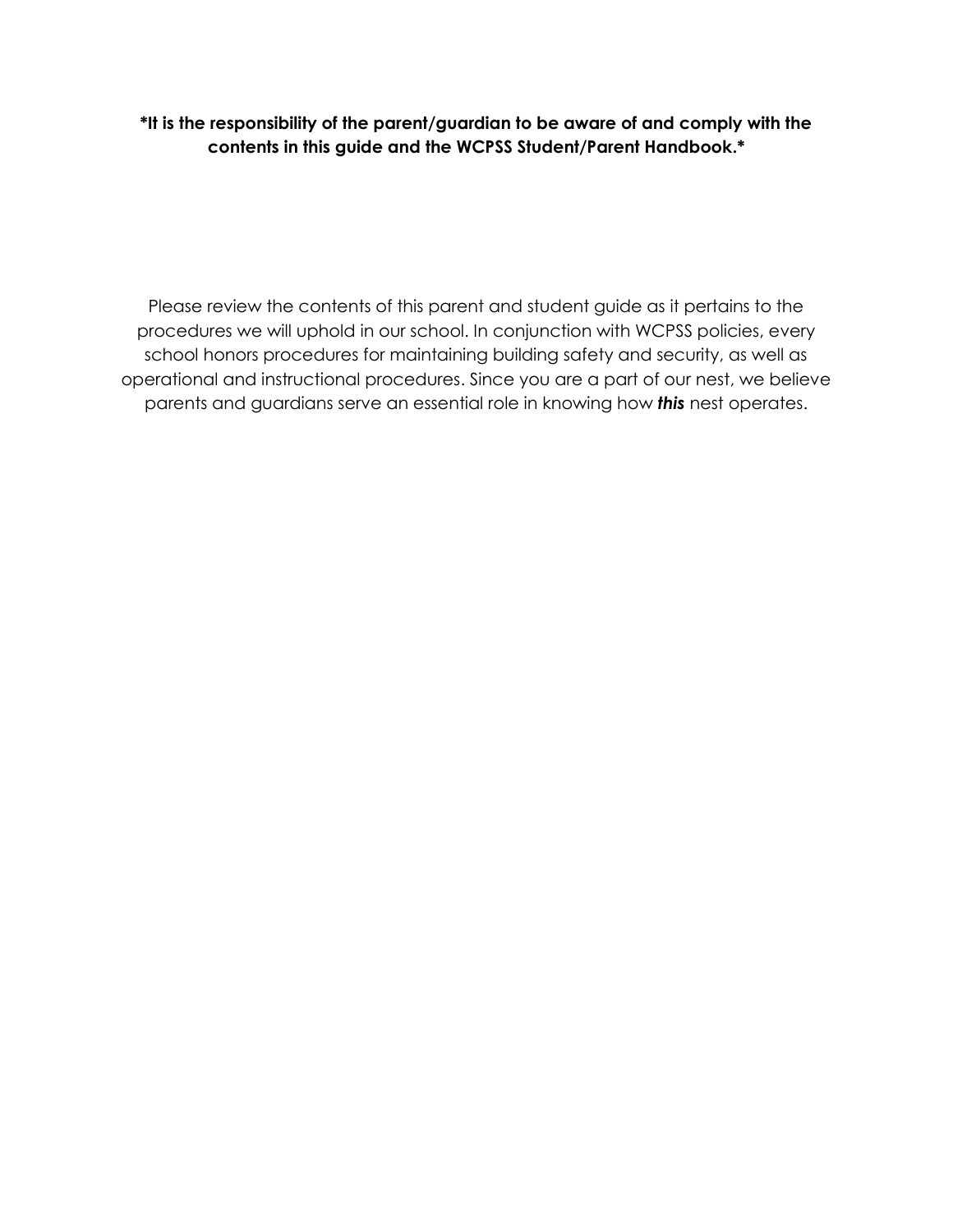# General Traffic Flow

To start - Take a moment to look at this aerial view of the school. Please pay attention to the ENTRANCE (off Hilburn Drive) and EXIT (back onto Hilburn Drive). This TWO-WAY entrance and exit is for staff, visitors, volunteers, students and families. The BUS LOOP drive is ONLY for WCPSS School buses, daycare vans, contract transportation providers, and YMCA buses. Walkers and Bikers will enter the school building through the main doors, and exit the school building through the side doors closest to the staff parking lot.

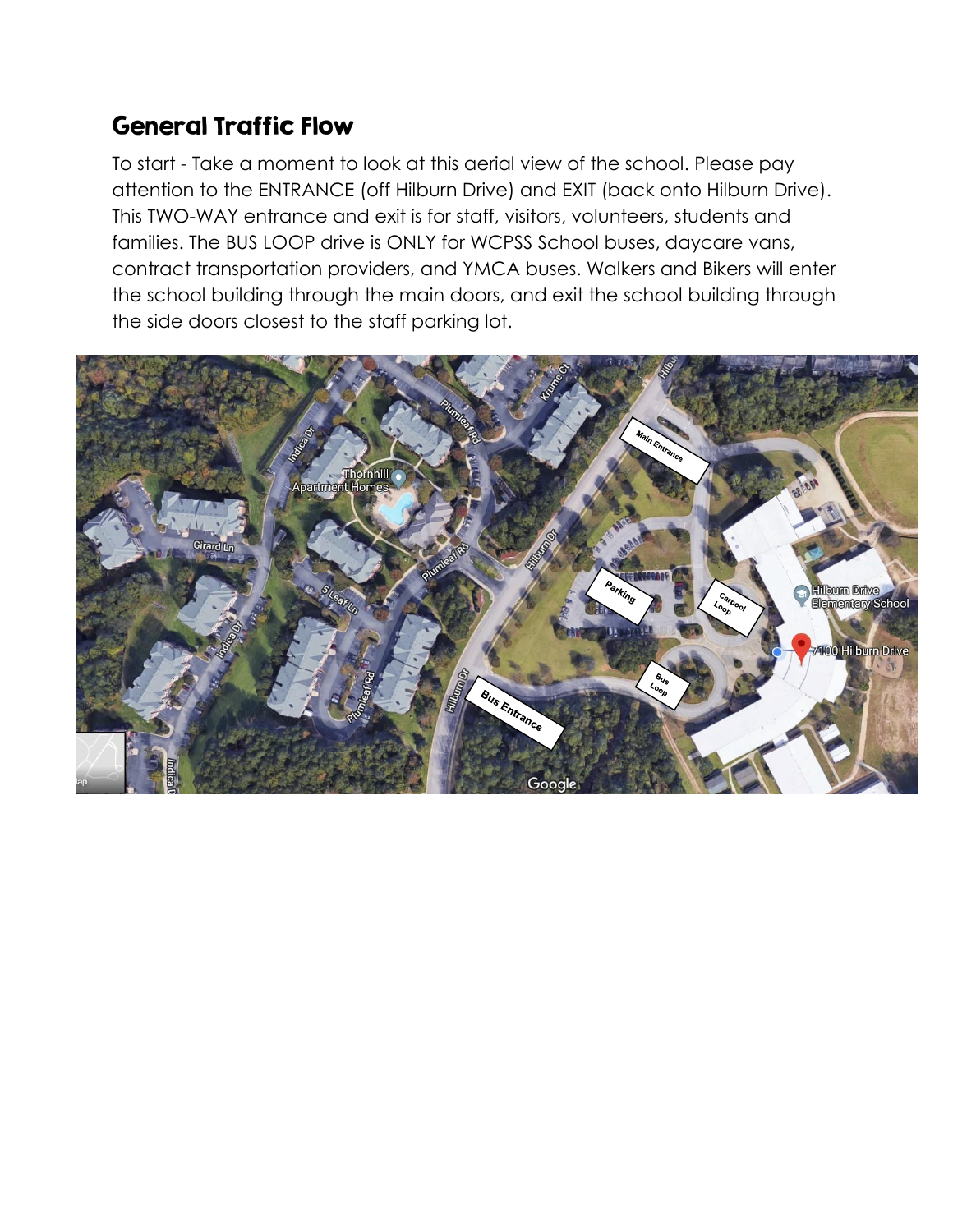# Hilburn Academy Mission & Vision

Our vision and mission are synonymous with Wake County Public Schools' vision and mission!

# Hilburn Academy Mission:

In conjunction with The Wake County Public School System, Hilburn Academy will provide a relevant and engaging education and will graduate students who are collaborative, creative, effective communicators and critical thinkers.

# Hilburn Academy Vision:

In conjunction with The Wake County Public School System, Hilburn Academy students will be prepared to reach their full potential and lead productive lives in a complex and changing world.

# Core Beliefs:

• Every student is uniquely capable and deserves to be challenged and engaged in relevant, rigorous, and meaningful learning each day.

• Every student is expected to learn, grow, and succeed while we will eliminate the ability to predict achievement based on socioeconomic status, race, and ethnicity.

• Well-supported, highly effective, and dedicated principals, teachers, and staff are essential to success for all students.

• The Board of Education, superintendent, and all staff, while sustaining best practices, will promote and support a culture of continuous improvement, risk-taking, and innovation that results in a high-performing organization focused on student achievement.

• The Board of Education, superintendent, and all staff value a diverse school community that is inviting, respectful, inclusive, flexible, and supportive.

• The Wake County residents value a strong public school system and will partner to provide the support and resources to fully realize our shared vision, accomplish the mission, and sustain our core beliefs.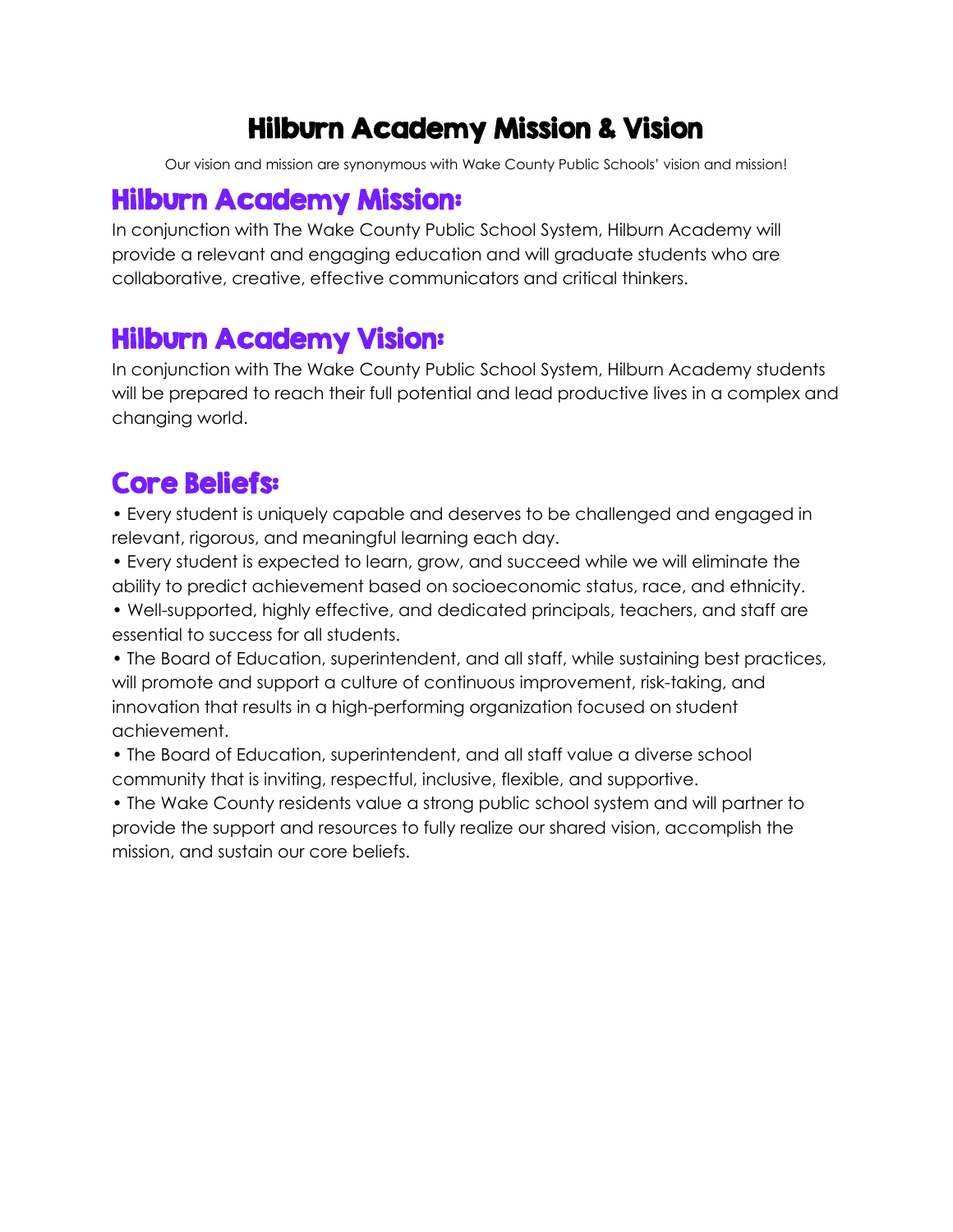# Hilburn PreK-8 IDENTITY

Every Hawk Everyday! At Hilburn Academy, we believe that #OtherHawksMatter! Every Hawk is an essential part of our nest. Every Hawk includes: students, parents, staff, volunteers, community partners, and district leadership. As a STEAM school, we believe in creativity, innovation, rigorous curriculum, authentic engagement, and significant relationships. As the only WCPSS PreK-8 school, we have unique opportunities to create a personalized approach to learning. We strive to uphold our culture of high expectations, we understand the significance of meaningful relationships, dynamic learning opportunities for all our students, and opportunities for engagement for our community. We are committed to an evolving growth mindset that allows us to understand the needs of our community. We combine our rich tradition with the creative needs of twenty-first century learners to establish a nest of nurture, challenge, and pride. We are proud to call you a Hawk and believe in your place in our nest.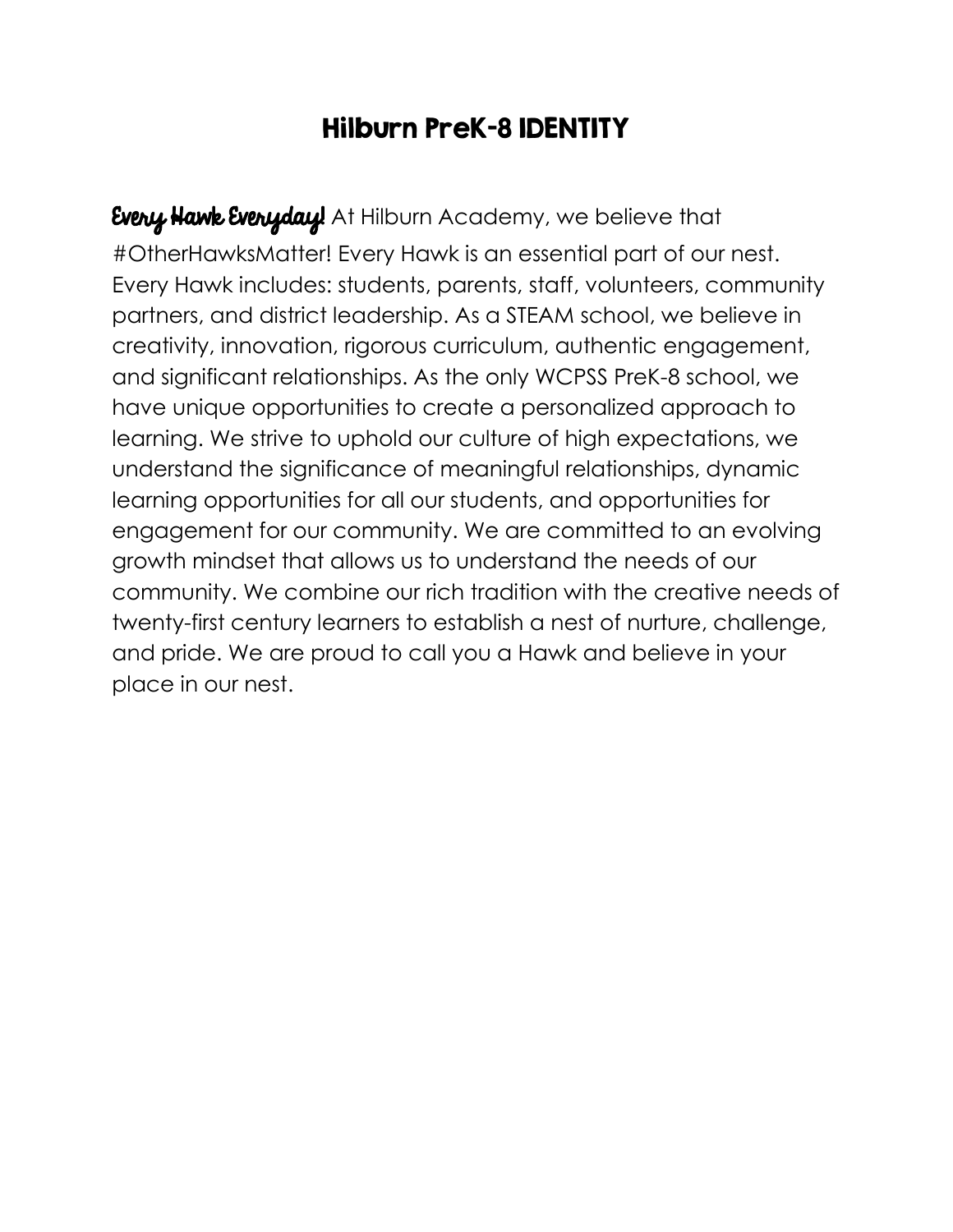# TOP 5 Priority Procedures (subsequent procedures are in ABC order) 1. BUILDING ENTRY

The school building is locked during the entire day. In order to gain entry into the lobby after arrival, visitors must ring the doorbell located on the first door on the left of the entryway. All parents will be asked to state the purpose of their visit. Once you accessed into the building, you must come directly to the office. Once you enter the main office, please state your visitation purpose to the receptionist(s). Once approved by the receptionist, you will be directed to sign in at the kiosk as a visitor or volunteer. You will receive a label to adhere to the outside of your attire on the left side of your chest. This label must be visible for all staff and students to see. Visitors found without visitors' stickers will be directed to the main office to get a label. All visitors and volunteers must sign out in the main office after each visit. Students and staff are directed to not open any outside doors for any visitors. This is for the safety of our students and staff. Hilburn is located near a host of patron establishments and private homes. **To protect our safety, it is essential that we honor these processes.** 

#### 2. VISITORS & VOLUNTEERS

Wake County Public School System Policy states that all school visitors must report to the office and sign in when entering the building. A visitor tag must be obtained when you sign in. All visitors should have one of three purposes (all prearranged):

1) Volunteer (must be cleared by WCPSS volunteer registration) see volunteer description below.

2) Planned Parent Conference

3) Classroom Event. Visitors also need to sign out upon leaving the building.

*While we welcome visitors with one of the three purposes above, spontaneous classroom visits are not allowed. Classroom observations are NOT ALLOWED in order to protect student privacy. Any requests for specialized medical visits require 30 days preapproval in order to protect student privacy. The Hilburn staff are committed to ensuring and protecting the instructional day and the privacy of our students.*

VOLUNTEERS: We welcome volunteers to our campus to support our instructional program (non-teaching roles); however, your visit must be pre-arranged. All volunteers must sign-in at arrival and sign-out after tasks are completed. To volunteer in the capacity of supporting field trips or in-class events, you will need to be deemed CLEARED by the WCPSS volunteer system. This system conducts a criminal background check on all applicants. Applications can only be completed in our Media Center or at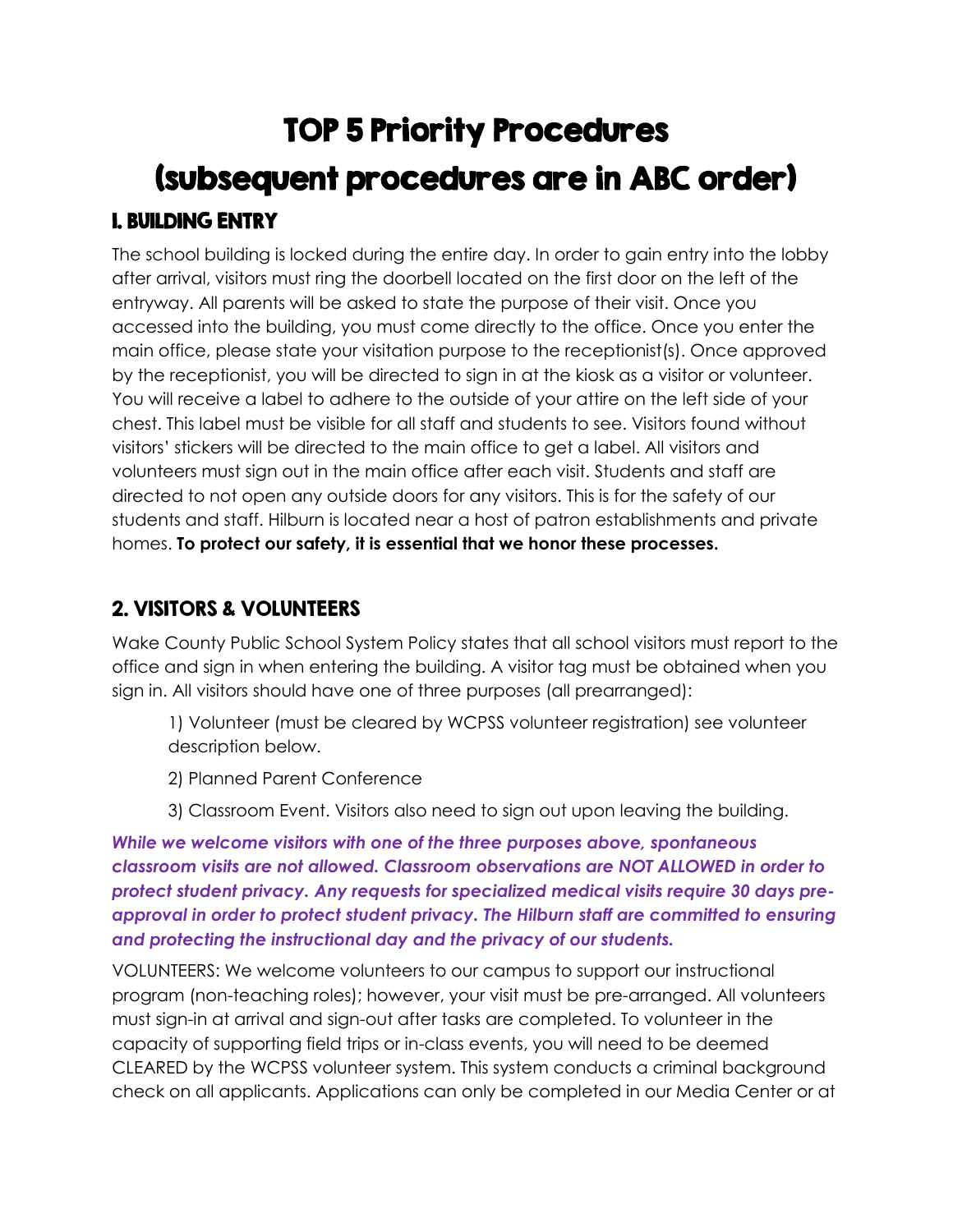another WCPSS school. Clearance can take up to three weeks. This is not a Hilburn policy, rather an established WCPSS policy to ensure the safety of our students.

*Continuing volunteers approved for the 2019-2020 school year MUST reactivate as a volunteer no later than 4:00 PM on November 10, 2019. Current volunteers, who provide a valid email address, will receive an email 15 days and 30 days prior to the expiration of their volunteer status reminding them to reactivate. After November 10, 2019, individuals previously approved may not volunteer without a new criminal record check.*

For the safety of our students, all non-Wake County Public School personnel will be required to sign-in at the main office and questioned regarding visit purpose, to obtain a nametag. **Any person not wearing a nametag or badge will be directed to the front office.**

**\*\*Parents who work for WCPSS, must still sign-in as a campus visitor\*\***

#### 3. SCHOOL HOURS

The school campus is officially open at 7:45 AM and students will be marked tardy after the 8:15 AM bell. Students should **NOT** arrive prior to this time because there will be no adult supervision. Dismissal will begin at 3:00 PM daily.

**No office dismissals after 2:30 PM daily.** 

#### 4. STUDENT BIRTHDAYS

We DO NOT have birthday parties at school for any students. Parents may work with the teacher to determine how to create a memorable activity. Our school supports teacher approved activities such as crafts, stories, reading, and in appropriate occasions store-purchased healthy birthday snacks may be arranged, during planned snack time in the classroom, or a fun physical activity can be shared at recess; but ONLY healthy plans are allowed with the teachers prior knowledge and approval*. All Wake County Schools maintain a no homemade food policy for safety reasons. Food items brought to school for sharing must be store purchased.* Contact your child's teacher for information regarding allergies. Prior teacher notification is always required. Items not permitted for birthdays: party favors, decorations, hats, goody bags, and balloons. These items are potential safety hazards to students. Balloons are a major hazard as we have multiple individuals with severe latex allergies.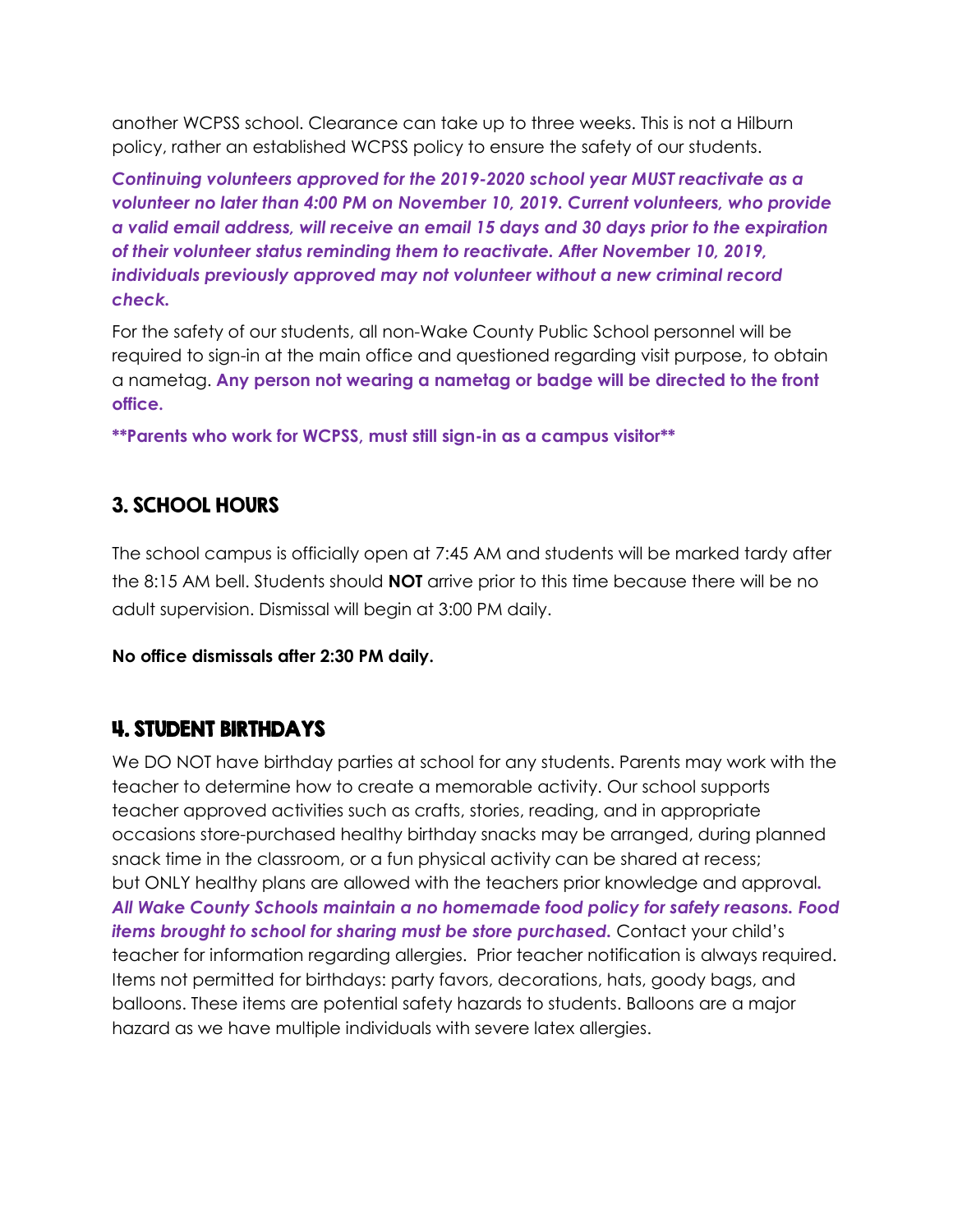*\*\*Birthday invitations should be mailed from a child's home, and birthday parties should be planned outside of school hours. Teachers cannot give out parent contact information for these events. \*\**

#### 5. SCHOOL TO HOME COMMUNICATION

Our school communicates through a variety of platforms. We provide opportunities for you to keep up with events and Hawk News.

- **School's website** [\(http://www.wcpss.net/hilburnacademy\)](http://www.wcpss.net/hilburnacademy)-
- **The Wing (Principal's Message)** : These are bi-monthly emails from the Princiapl. The contact list is generated from Powerschool emails. This message is also posted on our Web Page [\(http://www.wcpss.net/hilburnacademy\)](http://www.wcpss.net/hilburnacademy) and Twitter (https://twitter.com/HilburnAcademy)-
- **PTA HawkTalk:** This is our PTA Newsletter-
- **Classroom / Grade Level Newsletters** Emails from teachers / grade levels regarding important updates for students-
- **SchoolMessenger** This is used to send text messages or phone calls for important updates, reminders, or school related changes in hours due to weather-
- **Locator Cards** We use information provided on locator cards to communicate with you for unexpected illnesses, transportation issues, and any unplanned urgencies. It is essential that we have working phone numbers and contact information for you and your family.

Other platforms such as *Twitter, Facebook, Seesaw, Dojo, Bloomz,* etc. are optional ways to see what's happening at school and in your child's classroom. **These platforms are not required. Please do not message teachers on these applications to discuss concerns. All staff are asked to communicate through email regarding student information.** Our **[school website](http://www.wcpss.net/hilburnacademy)** has a calendar for upcoming events and is populated in September for the entire year with only a few updates throughout the school year. *Weekly Wings* are emailed to families, as well as posted on our website and social media sites. **School Messenger** is a tool for contacting large numbers of parents via telephone, email, and or text. This system also keeps parents informed of their child's attendance by delivering nightly messages to the homes of those students who are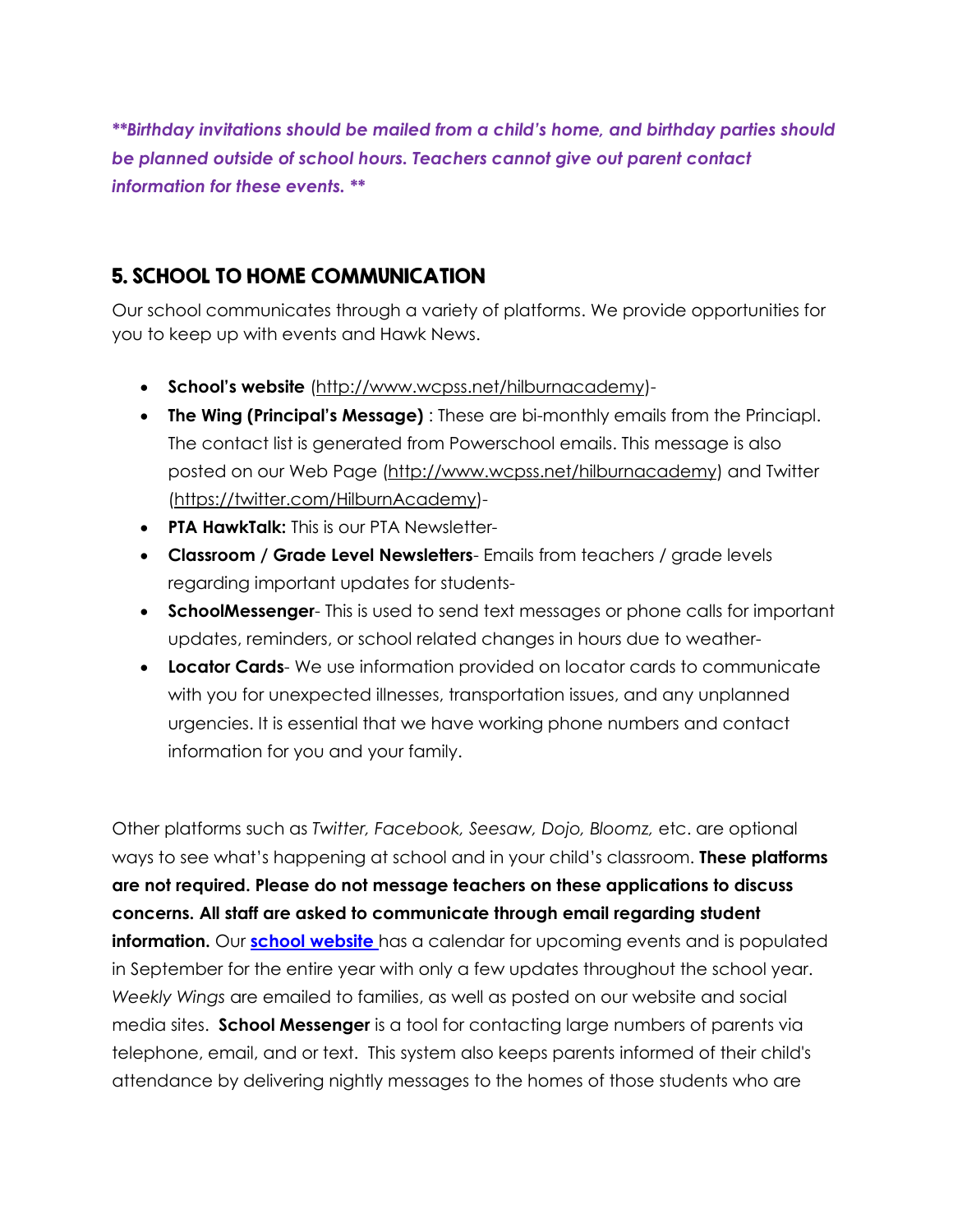marked absent. It can also send general announcement information to parents and students.

Our **[Twitter](http://www.twitter.come/hilburnacademy)** page showcases a variety of WCPSS and Hilburn Academy happenings! As mentioned above, our **HAWKSOME PTA** sends home HawkTalks as well.

# General Policies and Procedures

#### Calendar/ August / Back to School Events

**All of our school events are listed on our school calendar located on our website (**[http://www.wcpss.net/hilburnacademy\)](http://www.wcpss.net/hilburnacademy)**. Please take a moment to add dates like, early release days, EOG testing days, NO SCHOOL days, etc. to your calendar!**

- **Meet the Hawks-Thursday, August 22**: **3:30-6:00 PM** at Hilburn Academy. This Meet the Teacher event is for  $1<sup>st</sup>$  through  $5<sup>th</sup>$  grade students. Please use the scheduled breakdown below:
	- o **3**:30pm Special Programs (ECS-I, ECS- II, Special Programs Pre-K)
	- o **4**:00-6:00pm Elementary Open House
- **Hawkpalooza-Friday, August 23, 2019 (Rising 6th Grade Event) 9:00-10:00am.**
- **Middle School Meet the Hawks- Friday, August 23, 2019 from 10:00-12:00pm.**
- **First Day of School-Monday, August 26, 2019: School open at 7:45 AM for 1st through 5th grade families!**
- **KinderHawks Staggered Entry Days- Monday, August 26- Thursday, August 29, 2019.**
- **KinderHawks Meet the Teacher- Friday, August 30, 1-2:00pm**
- **KinderHawks 1st Official Day- Tuesday, September 3, 2019.**
- **Friday, September 6, 2019: LAST DAY for families to escort their child to class!**
- **Independence Day-Monday, September 9, 2019: INDEPENDENCE DAY for ALL HAWK FAMILIES! All students walk to class on their own. \*Kindergarten students will have prompting support from staff and Safety Patrol Students.**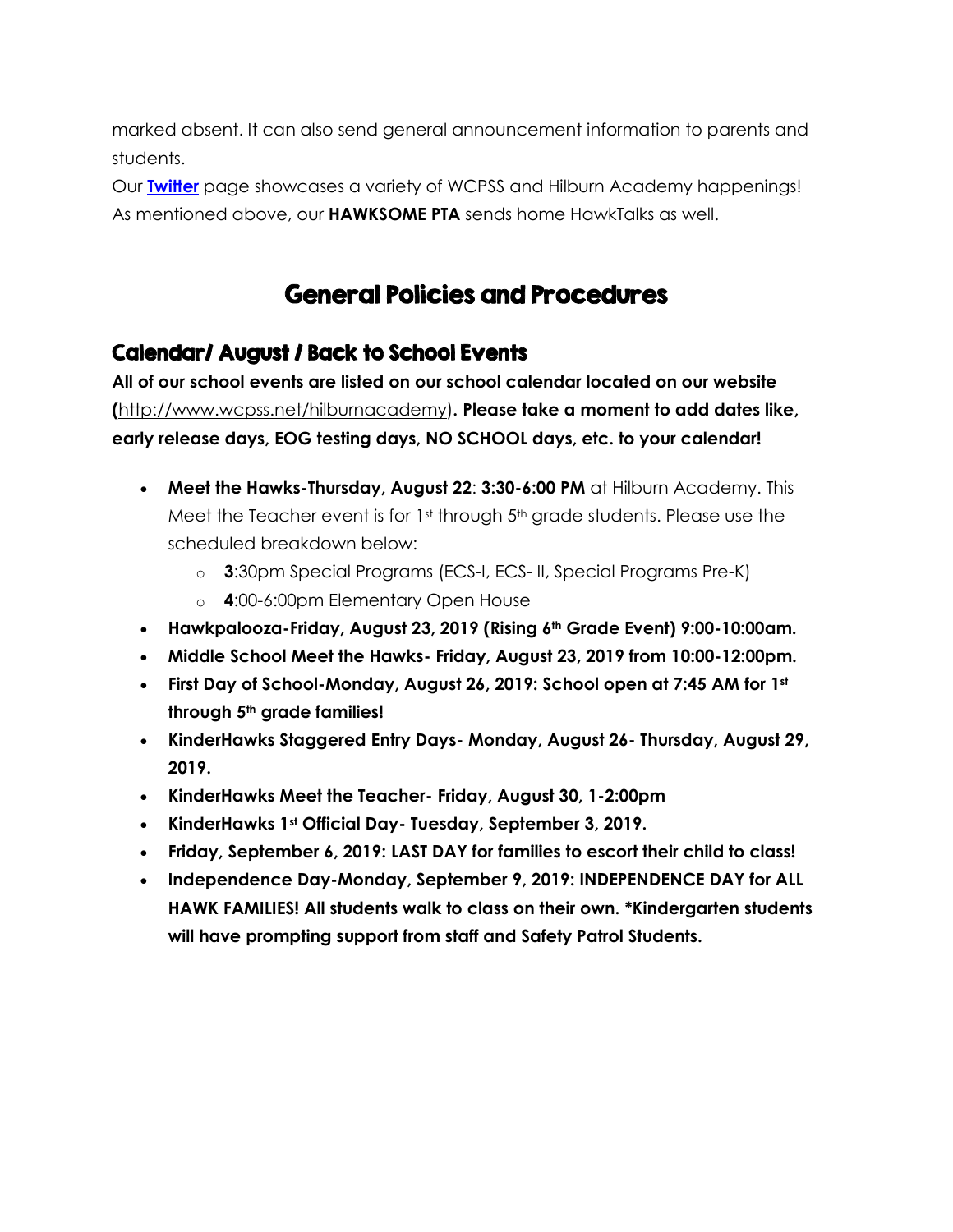#### ABSENCES/TARDIES

According to WCPSS School Board Policy 6103, an electronic or handwritten note from the parent/guardian must be presented to the teacher within 2 days of when the student returns to school after being absent. If the note is NOT received within the 2-day time period the absence will be recorded "unexcused." Notes should state the reason for the absence, the date(s) of absence, and a parent signature. Only call the front office if your child will be absent for more than three consecutive days.

#### **ABSENCES are coded EXCUSED for the following reasons:**

- Illness or injury which makes the student physically unable to attend school
- Isolation ordered by the State Board of Health or the Wake County Health **Department**
- Death in family
- Medical, dental, or other appointment with a health care provider for the student
- Court when a student is under subpoena
- Religious observation, as suggested by the religion of the students or the student's parents
- Participation in a valid educational opportunity, such as travel with prior approval, as documented on the *Request for Excused Absence for Educational Reasons.*

Timeliness to school is very important. Instruction begins at 8:15 AM; however, students are encouraged to be in his/her seat by 8:05 AM. Arriving prior to 8:00am allows students to prepare themselves for the day by eating breakfast, visiting the media center and organizing his/her supplies. Students not in their assigned classroom by the tardy bell (8:15 AM) are considered tardy and must report to the office to pick up a class admittance slip before going to the classroom. **Parents must escort students inside after 8:15am**. Students are considered absent if they arrive to school after 12:00 PM or leave prior to this time.

#### *EXCUSED EDUCATIONAL ABSENCES*

To request an excused absence for special educational experiences, an excuse form must be submitted to the data manager, then principal for approval PRIOR to educational absence. Forms are available online at [www.wcpss.net](http://www.wcpss.net/) or in the main office.

#### ATTENDANCE

Regular school attendance is necessary for academic success. Students are urged to be present daily unless there is a valid reason for the absence. Students must be in school every day unless they are ill or there is an emergency that prevents him/her from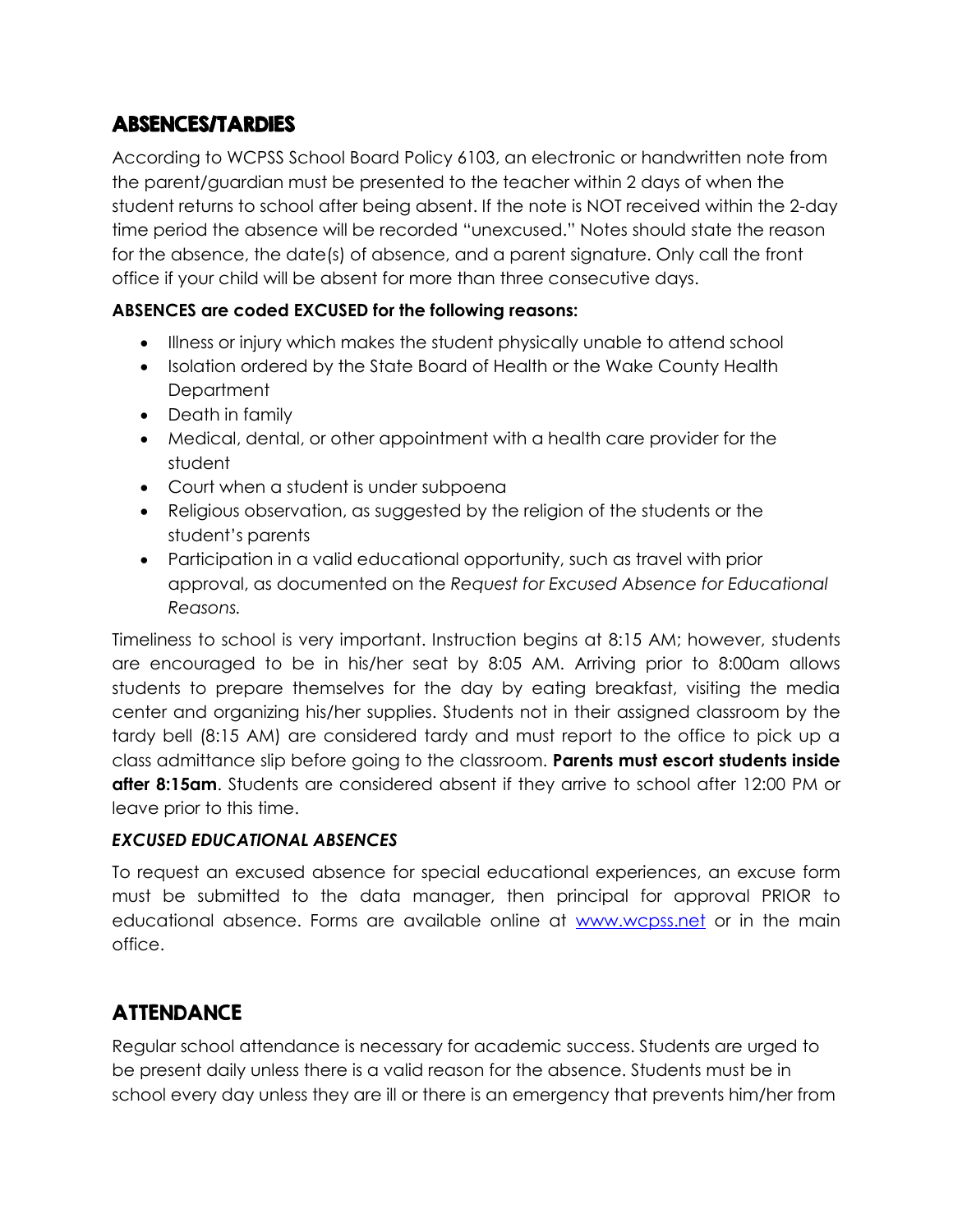attending. We value instructional time and need every minute to provide students with quality instruction. For that reason, we ask that you ensure your child arrives at school on time and that you refrain from early check-out unless it is an emergency or for a scheduled appointment. By law, we notify parents of absences through automatic phone calls. Additionally, by law we notify parents if absences are accumulating quarterly.

### AFTER SCHOOL

Aftercare Program Hilburn Academy maintains its own aftercare program on campus. It begins at the end of the school day (3:15) and runs until 6:00 p.m. Afterrcare program is available for students in grades K-5. For more information about this program and to register, please see our school website:<https://hilburnasp.weebly.com/>.

# BRING YOUR OWN DEVICE (B.Y.O.D.)

Using devices brought from home allows the Hilburn Academy community to understand the diversity of learning in our world by promoting divergent thinking, applying the 4Cs, and taking ownership for learning. Our school community will...

- Use device etiquette.
- Identify which tool and application enhances a given task.
- Create a variety of products that display knowledge and understanding of standards.
- Evaluate the effectiveness of tools and applications in the learning process.
- Apply learning across school settings and beyond classroom walls.

Currently BYOD is available for our Hawks in grades 5-8. For more information regarding BYOD, please visit the BYOD section of our school webpage <https://www.wcpss.net/Page/27378> .

*Further information is available in the WCPSS Parent/Student Handbook.*

## BUS TRANSPORTATION

Wake County Public School System provides safe and reliable bus transportation. School transportation service is a privilege. Students must always observe the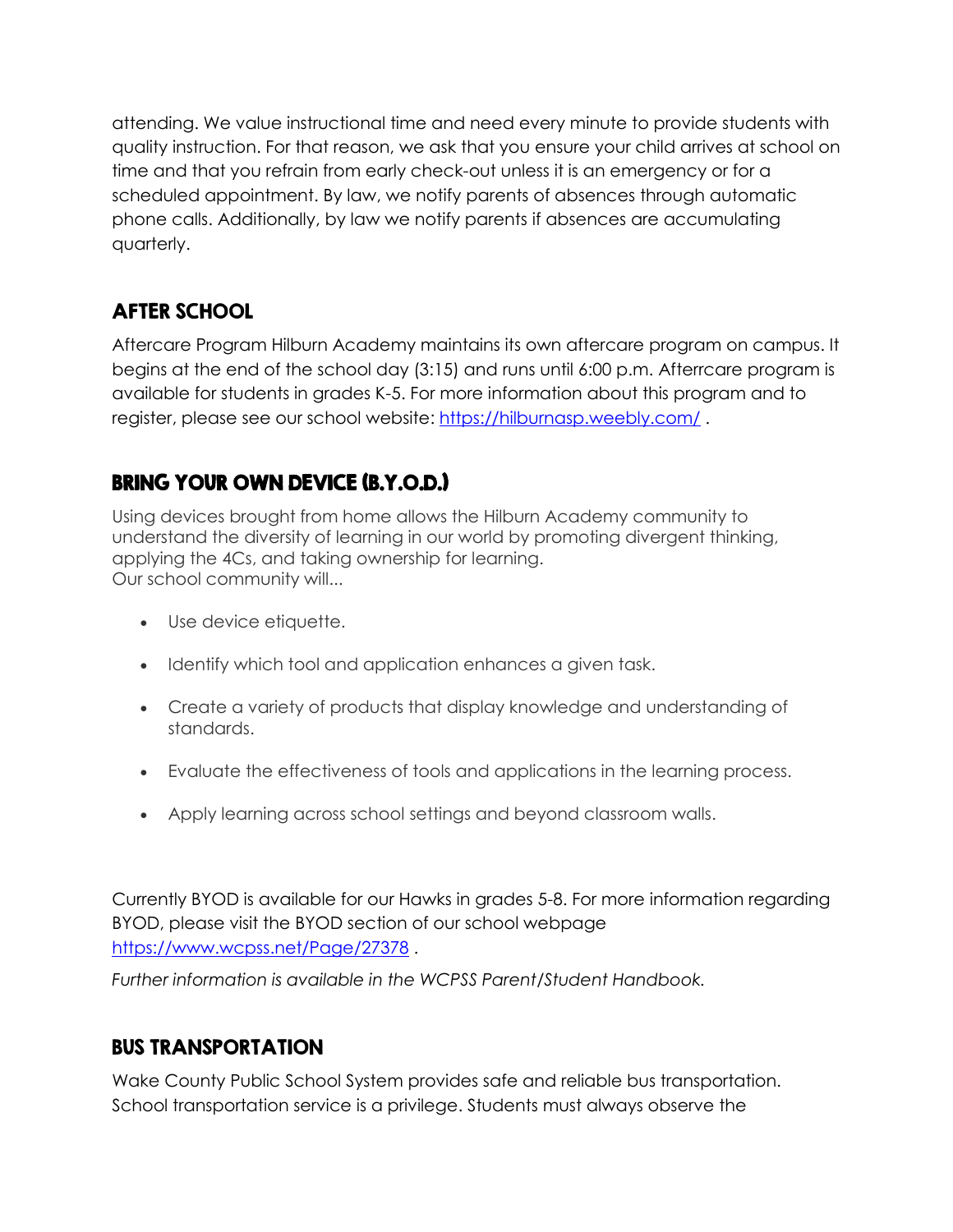procedures of the bus driver to ensure the safety of everyone on the bus. Students not complying with bus safety procedures will have his/her privileges revoked. Students may be asked to complete a Bus Expectations Form if necessary. Please talk to your student about bus safety. **Our Hilburn Bus Expectations are below:**

- **1. Students always remain seated, with hands and feel to themselves.**
- **2. Students are aware of surroundings, body, and belongings.**
- **3. Students use appropriate language and voice.**
- **4. Students respond to the bus driver's requests.**
- **5. Students are respectful to self and others.**

Bus riders must ride to and from school on the bus to which the WCPSS transportation department has assigned. Students shall board and leave the bus only at the designated bus stops. Students are not permitted to ride a different bus home or have non-bus-riders board the bus.

#### CAFETERIA PROCEDURES

Breakfast and lunch are served each day in the cafeteria. Meals can be purchased daily, but it is recommended that students deposit funds into their individual accounts to cover meals for the week or month. Milk and snacks can be purchased separately. Parents can specify that funds in the account be used to purchase lunch only or lunch and snacks. Deposits are made in the cafeteria or using [www.myschoolbucks.com.](file:///C:/Users/mwalker4/Downloads/www.myschoolbucks.com) Once your account is established using MySchoolBucks.com, you can check balances and fund the account anytime from your computer or Smartphone. If sending a check, please include your student's ID number on the check.

*Parents are able to have lunch with their children during the school year; however parent seating is with the students at the assigned location. If you are bringing lunch in for your child from outside of the school for your child, you may only bring food for him/her and not any other student(s). \*\*Due to space, parent lunches may occur outside the cafeteria area if space in the cafeteria is limited.*

*Students are not allowed to charge breakfast or lunch in the cafeteria. If a student's funds have been depleted, the school system allows them to choose unlimited fruits and vegetables for lunch. Please contact our cafeteria manager for more information at (919) 571-6800.*

WCPSS K-5 School Meal Prices 2019-2020 Breakfast Lunch Full Price \$1.25 Full Price \$2.75.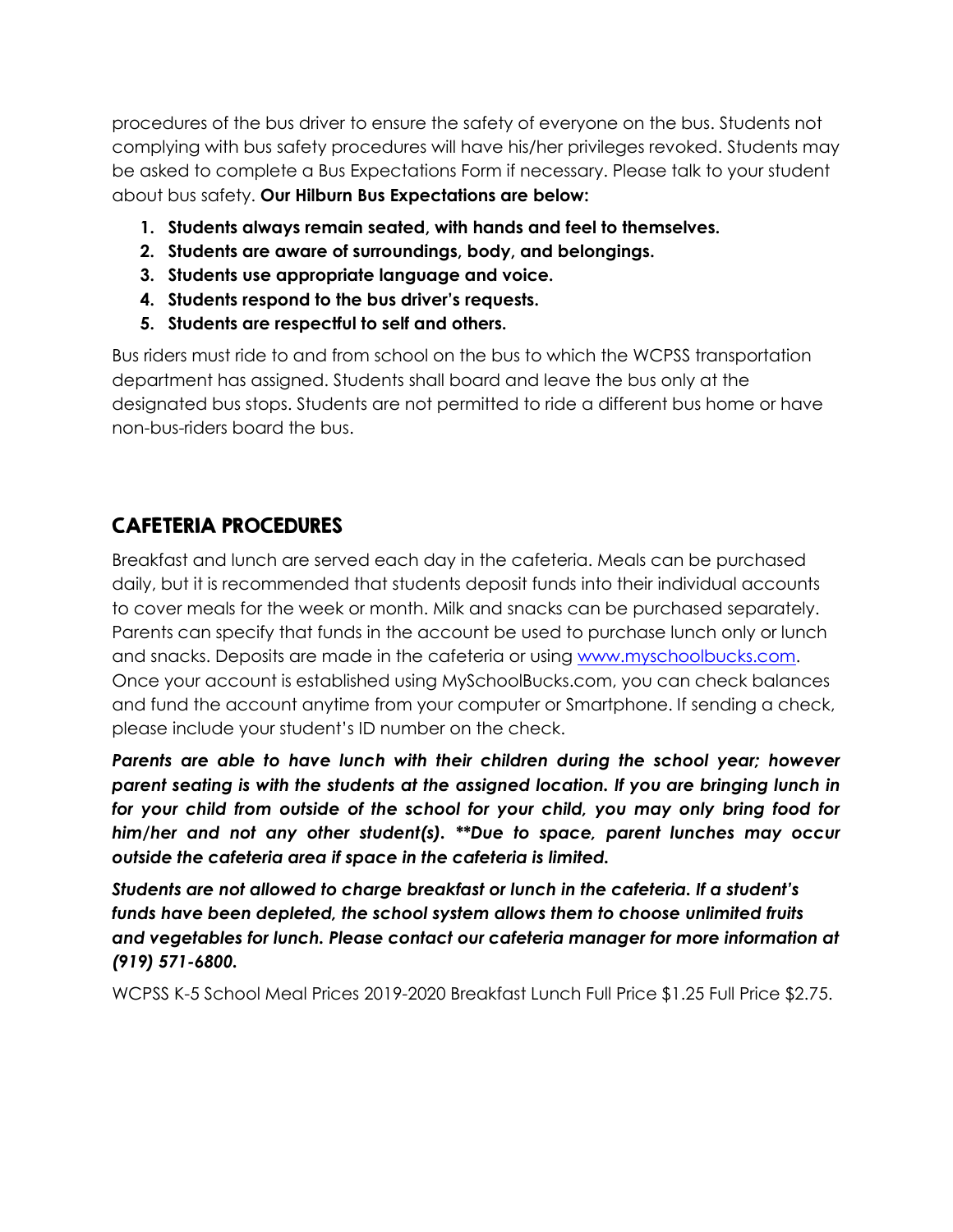#### CARPOOL PROCEDURES

We use one lane for carpool! The second (inner lane) is not a drop off lane. It is a huge safety hazard to drop off any student in any area other than the designated areas for carpool. Cars will ENTER CARPOOL LANE off Hilburn Drive and will EXIT CARPOOL back onto Hilburn Drive. Parents who bring their children to school and who pick up their children after school will UNLOAD/LOAD through the SINGLE outer lane on the passenger side of the car. Cars must merge into ONE LANE to exit.

Arrival: Please have your child(ren) wait in your car until adults/safety patrol arrive for morning duty. Once arrival begins, and you have pulled up to the designated areas, you may allow older children to exit your vehicle without adult assistance. For students needing assistance, please wait for an adult or safety patrol assistance. Do NOT speed in the safety patrol area.

Dismissal: Please wait in your car (in the single lane) or at designated cones until an adult or safety patroller assists your child into your vehicle. Once your child is inside your vehicle, and has buckled up by themselves, please pull off slowly.

**Do not use the bus loop to drop off or pick up children**. Please display the school-issued carpool tag when picking up your child and make sure your child KNOWS His/Her NUMBER.

Parents may be asked to park and go to the main office to check out your child if no carpool tag is displayed. To ensure that only authorized adults pick up students, adults must remain in their vehicles and follow all procedures. A teacher or safety patrol student will help your child to and from your car. All children should know how to buckle/unbuckle with ease. **CELL PHONE USAGE IN THE LOADING AREA IS PROHIBITED DUE TO SAFETY CONCERNS.** More detail regarding carpool procedures will be given out with carpool tags.

#### *Quick Carpool Notes:*

*It is our expectation that all parents and students are paying attention and moving as swiftly as safe and possible in the carpool line. Parents should not be on cell phones and should be ready to move forward at any point in time. Attention helps to keep this process moving smoothly, and we appreciate your cooperation. When in the carpool line, students' safety requires all adhere to the following guidelines:*

*● Carpool tags will always be in drivers' possession an on rearview mirrors .*

*● Drivers will follow the traffic route designated by traffic cones and move in single file to the pick-up area.*

- *Drivers will remain focused, avoiding cell phones and other tasks once the line begins moving.*
- *Drivers will be courteous and respectful of one another and staff members.*

#### *Keep in mind that the first two weeks of school tend to be slower in carpool as our new parents and students get used to our procedure.*

*Morning Drop Off begins at 7:45. Staff members and Safety Patrol will open students' doors on the right side for safety purposes. Parents are always to remain in their cars to ensure safety and*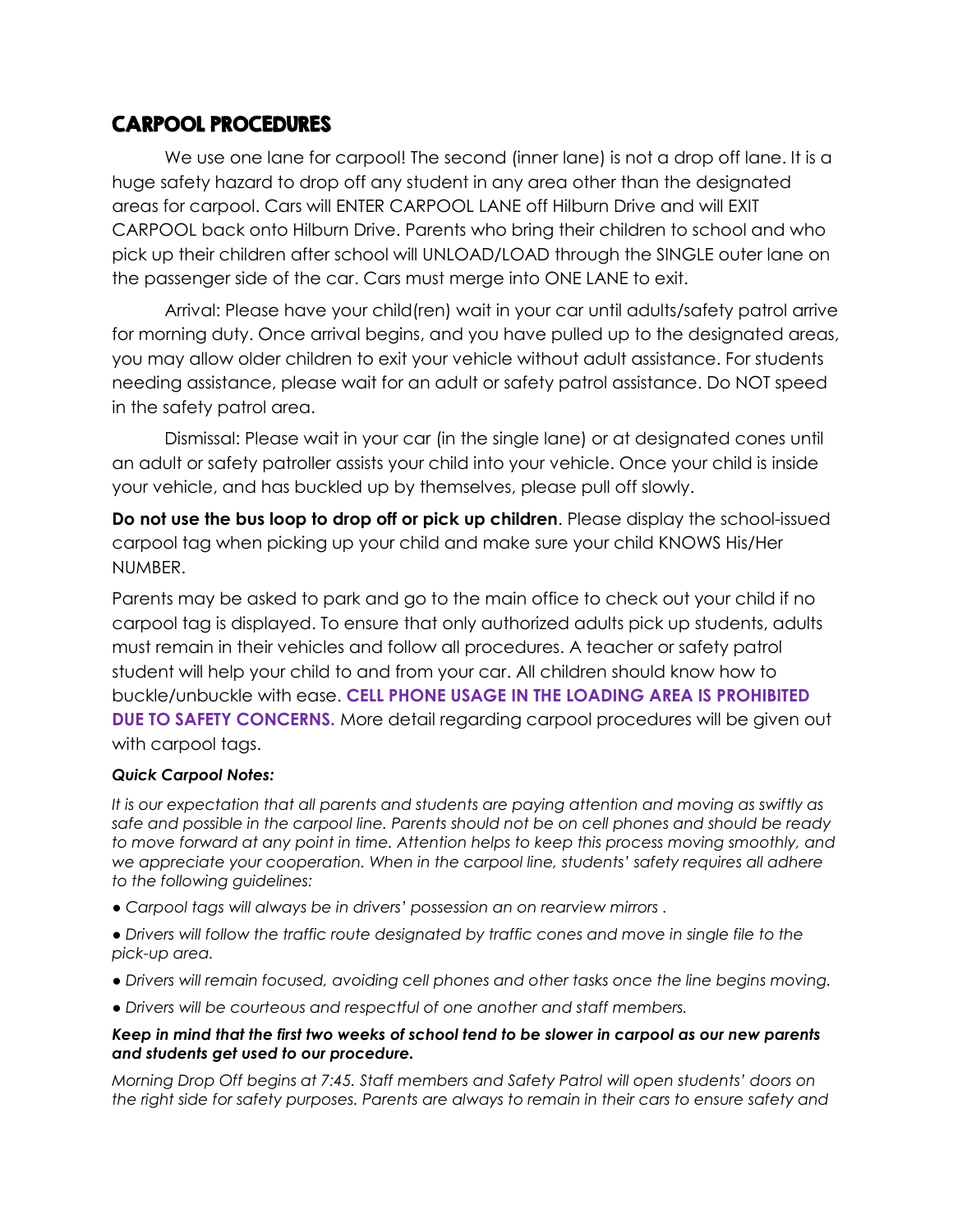*efficiency. Carpool students wishing to eat breakfast should be dropped off between 7:45 and 8:00 so they have enough time to eat and arrive to class on time.*

*Afternoon Dismissal begins immediately following the 3:00 bell. A staff member will call carpool numbers, and students will report to their assigned cones to board their vehicles. Parents are always to remain in their cars to ensure safety and efficiency of the procedure.*

*No one is permitted to avoid the carpool line by parking on the street and picking up a child as a walker. School Board Policy defines walkers as children who live within the designated Walk Zone. If your address is not within the Walk Zone, you must choose carpool or bus as your mode of transportation.*

#### CHANGE OF ADDRESS OR PHONE NUMBER

Parents are asked to provide a new proof of residence with any change in address or phone numbers so that we have accurate, up-to-date information for all students. For your address to be changed in the WCPSS system, please provide the school office with a copy of your current utility bill showing your new information. All parents must give a phone number (home, work, mobile, etc.) where they can be reached during the school day in the event of an emergency.

#### CHARACTER DEVELOPMENT

Hilburn Academy is a Positivity Project Partner school. Our purpose, in being a P2 school is to build stronger relationships by recognizing character strengths in ourselves and in others. We strive to create citizens that will enhance our communities and country by internalizing the belief that "Other People Matter." We will regularly encourage students to consider how "Other Hawks Matter." Please visit our website for more information.

#### CLASS CHANGES

We have taken every effort to consider the best classroom assignment based on a myriad of details. We have looked through the lens of instruction and balance to support the best classrooms possible.

#### *Middle Grades:*

Class changes may be considered to ensure appropriate cohort matriculation and high-school prep enrollment. We cannot accommodate class changes based on likes or dislikes. It is essential to rank available electives during the enrollment period to ensure selections are connected to student interest. Middle school schedule requests should be addressed to our Middle School Assistant Principal (Mr. Andre Smith at alsmith@wcpss.net ).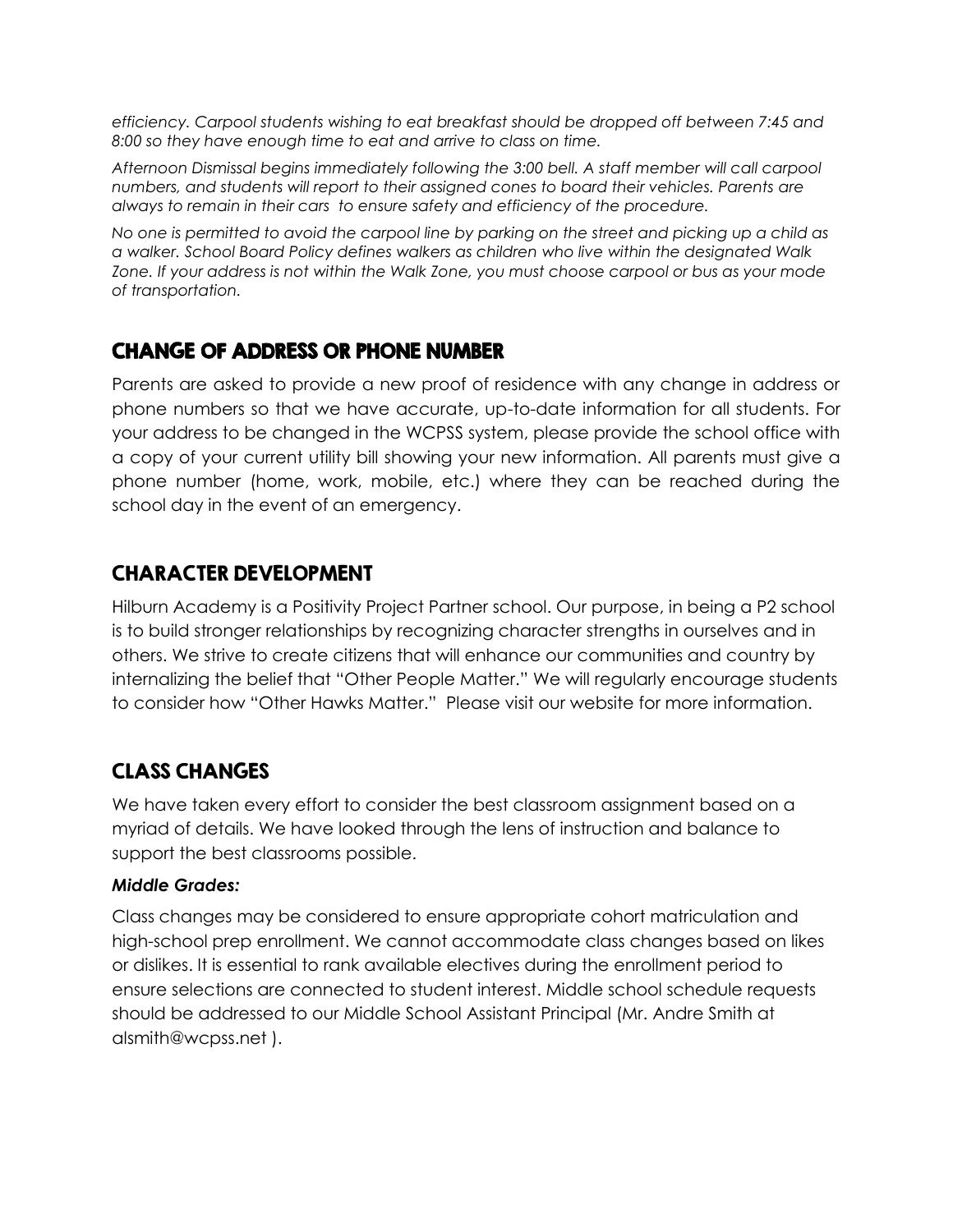#### **CLUBS**

We offer before & after school clubs throughout the school year. Some clubs are run by Hilburn Staff, other clubs are be run by non-WCPSS vendors - which could have a cost. Participation in clubs is voluntary. Club information comes out during the school year.

#### **CONFERENCES**

Conferences always involve the teacher, the student, and the parent(s). All parties will engage in review of progress, goal setting, and progress checks. Your child's teacher will contact you to schedule a conference during the year. You may also request a conference at any time if you have questions or concerns. Our elementary teachers will invite parents to conference following the distribution of the first and third-quarter report cards, but we invite you to request a conference with your child's teacher at any time. Our middle-school teachers will host conferences as needed; at times, they may contact you and request a conference, and you should feel free to request a conference at any time.

#### CUSTODY ORDERS

Hilburn must remain sensitive to and current with custodial issues. Please note that we can comply with legal documentation only. If we do not have legal documentation of changes to custodial rights, then we cannot comply with parent/guardian directives. A parent of a child cannot deny the right of the child's other parent to sign a student out, review the student's records, etc. simply by request regardless of the circumstances. *We are required to release children to any parent listed on the birth certificate or legally designated guardian unless we have a current Court Order signed by a judge on file in the office denying or limiting a parent's or guardian's rights.* Please notify the main office as soon as you have a court order or decree issued or updated. We are unable to interpret litigations from parents, we only honor court documents, signed by a judge. *If you have any related questions, please contact the main office.*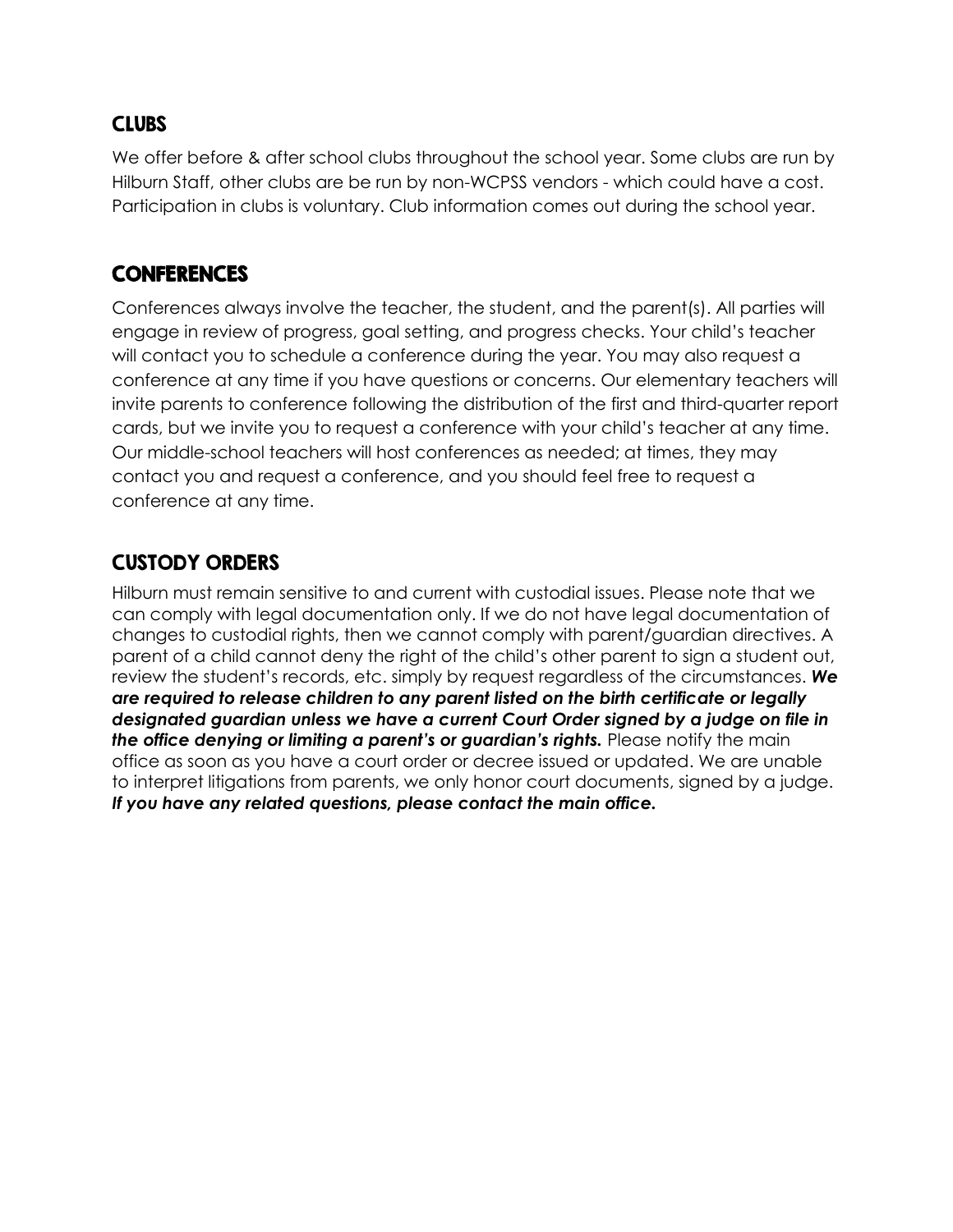#### Student Behavior and Self-Discipline Values

Maintaining a safe, orderly environment for our students is an important part of providing a quality education. Every situation will be investigated thoroughly and handled in an appropriate manner. We will continue to empower our students to build strong relationships, to understand, appreciate, and exemplify the character strengths in us all through the Positivity Project. As a PBIS (Positive Behaviors and Interventions School) we recognize the importance of school wide expectations. Our school wide expectations are:

**Strive to do my best. Own my actions. Act responsibly. Respect myself and others.**

#### **(Hawks SOAR)**

These expectations are aligned with 5 Competencies of Social Emotional Learning. These competencies are proven essential for humans in toddler years, well into mature adulthood. We believe that through developing these competencies early, students will experience success well beyond our Hilburn Nest.

For communication we ask Hawks to **RISE** in any occasion:

- 1. **R**estate the situation
- 2. **I**dentify your perspective respectfully
- 3. **S**tate a different perspective respectfully
- 4. **E**valuate a solution

The **RISE** protocol is aligned with a restorative approach to allow the opportunity to share their concerns as they arise in a safe, respectful, and effective manner. While this is proven to help with students, it is also found to be effective with adults. We encourage you to try these protocols at home.

\*\*Variations are provided for students in lower grades and students with non-verbal preferences.

#### DRILLS

FIRE/TORNADO/LOCKDOWN Drills are required by law and practiced at appropriate intervals. Every precaution is taken to insure the safety of your child during school hours. Monthly fire drills and periodic severe weather drills and lockdown drills are performed to make certain students learn proper safety procedures and adhere to all safety guidelines.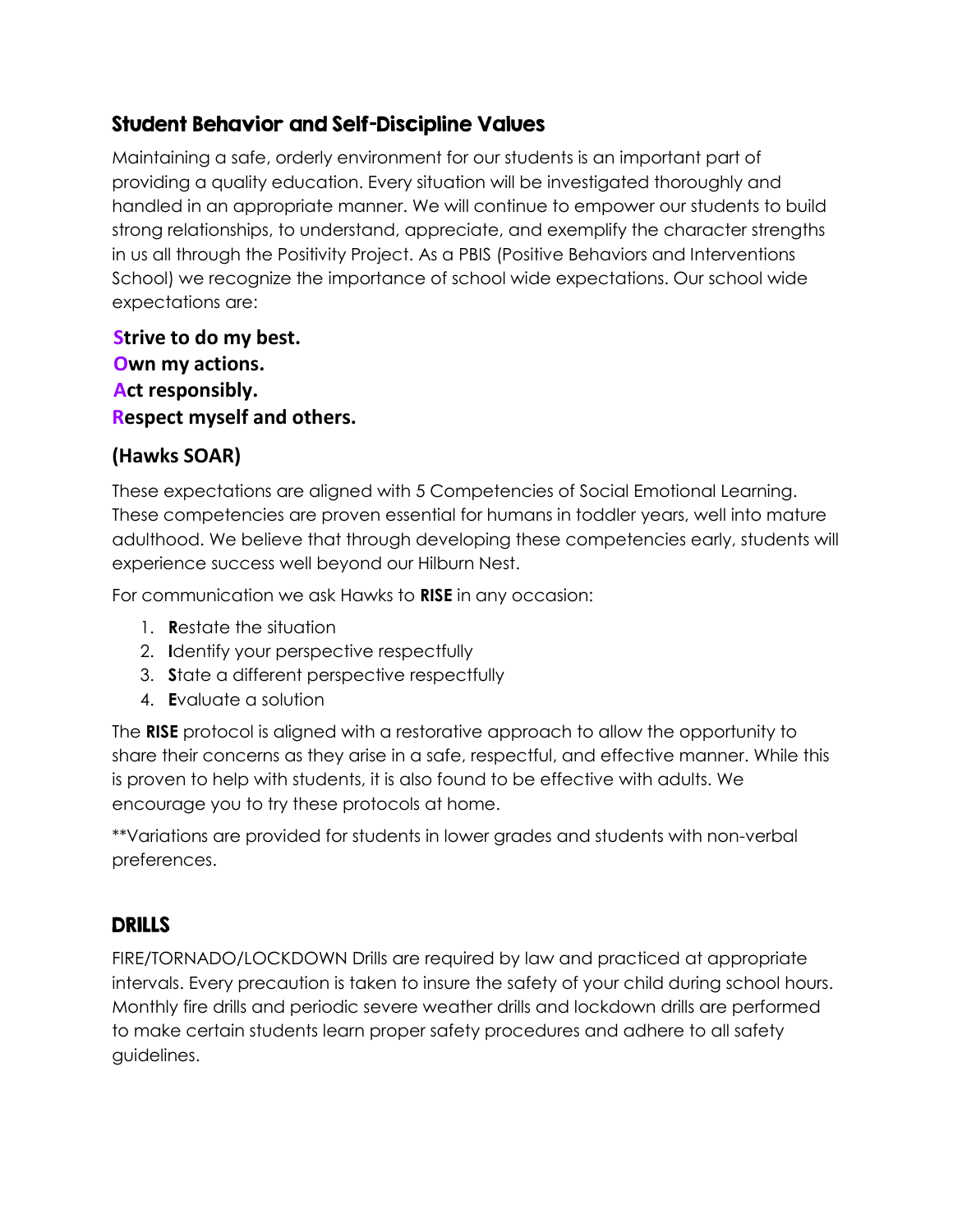#### FIELD TRIPS

Current educational philosophy recognizes the advantage of using the total community environment as a learning laboratory. Teachers may schedule field trips for their classes. These trips are arranged for their educational value, allows students to broaden their exposure to the world around them, and creates greater connections. Every effort will be made to evaluate the purpose, connection, and cost efficiency of any trip away from school. All field trips must have the approval of the administrative team. Before a student can go on a field trip, a Wake County permission sheet signed by the parent must be on file in the office. Verbal permissions and handwritten notes are not accepted. A field trip is defined as any planned activity that requires the student leave the school grounds during the instructional day. Students attending the field trip must ride school provided transportation to and from the school event. Parents may choose to transport their student to and from field trips; however, the student will be marked absent for the school day. At times it is necessary that parents are asked to accompany students on trips to ensure safety. We work to provide creative opportunities for students who do not have permission to attend field trips. Field trip fees are paid based on trip and transportation expenses. Field Trip costs may be paid online using Online School Payment. In extenuating circumstances, we may accommodate cash or money orders. *Overnight field trips require greater permissions and details.*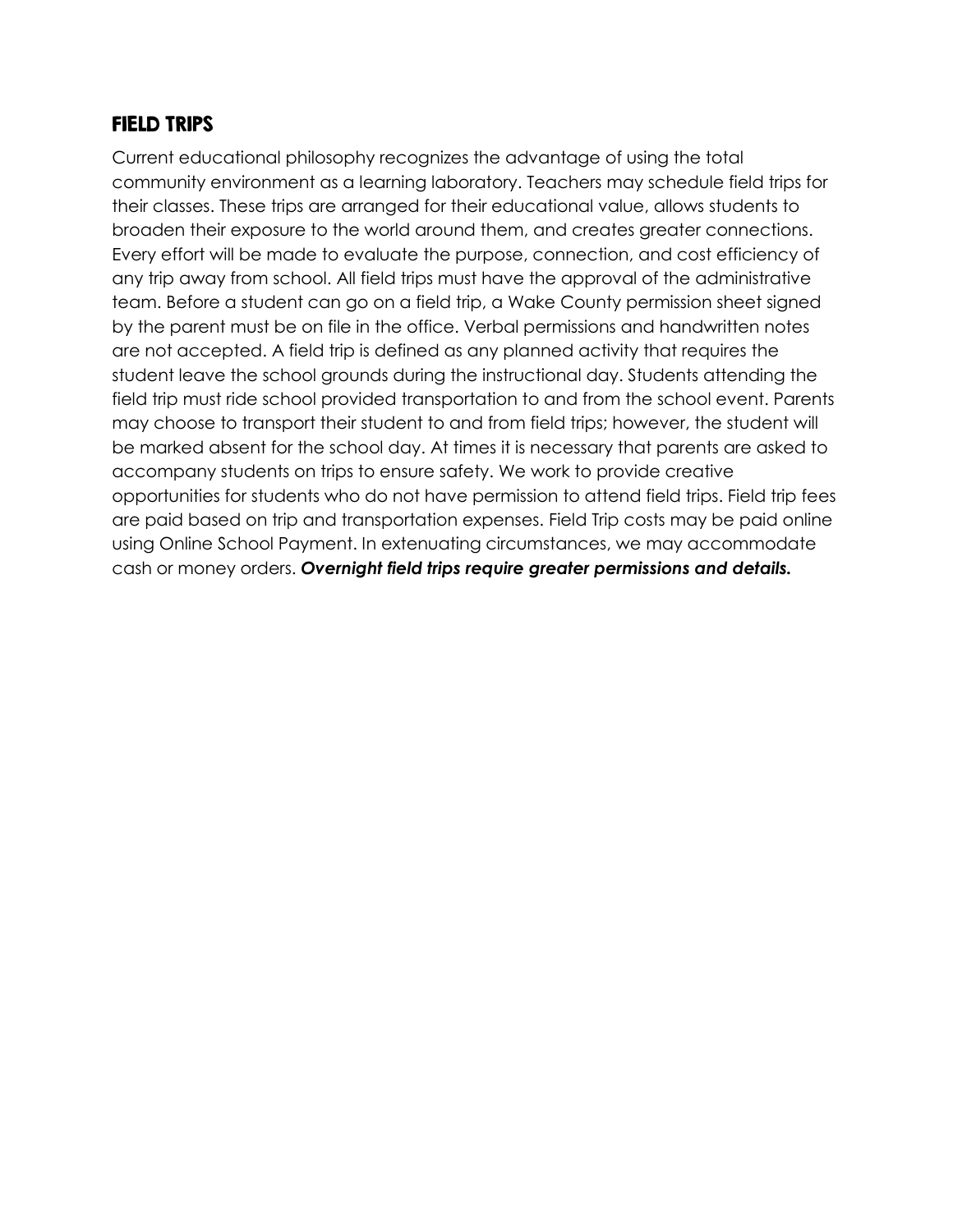#### HOMEWORK & GRADING POLICY

#### **Grading Scale for Elementary Grades**

*Wake County elementary students are graded on a standards-based grading scale as follows:*

| Scale | <b>Scale Explanation</b>                                                                                                              |
|-------|---------------------------------------------------------------------------------------------------------------------------------------|
|       | Exemplary; student consistently demonstrates an in-depth understanding of<br>targeted standards and exceeds grade-level expectations. |
| 3     | Proficient; student consistently demonstrates an understanding of the<br>targeted standards and meets grade-level expectations.       |
|       | Approaching Proficiency; student is approaching an understanding of the<br>targeted standards but is not on grade level.              |
|       | Not yet proficient; student does not demonstrate an understanding of the<br>targeted concepts and is not on grade level.              |

#### **Grading Scale for Middle Grades**

*Wake County middle-school students are graded on an alphabetical grading scale as follows:*

| Grade     | <b>Score Range</b> |
|-----------|--------------------|
|           | 90-100             |
| B         | 80-89              |
| $\subset$ | 70-79              |
|           | 60-69              |
|           | Less than 60       |

#### **Homework**

Homework may be provided for the following reasons and should not exceed 10% of a student's overall grade:

- 1. To reinforce, maintain, enrich, and extend skills and concepts taught in class;
- 2. To inspire self-directed learning and academic achievement;
- 3. To establish good study habits; and
- 4. To develop responsibility in each student.

Parents may request homework and other assignments for a child who has been absent at least 2 consecutive days. Requests can be made via e-mail, and assignments may be provided via e-mail or available on a teacher's website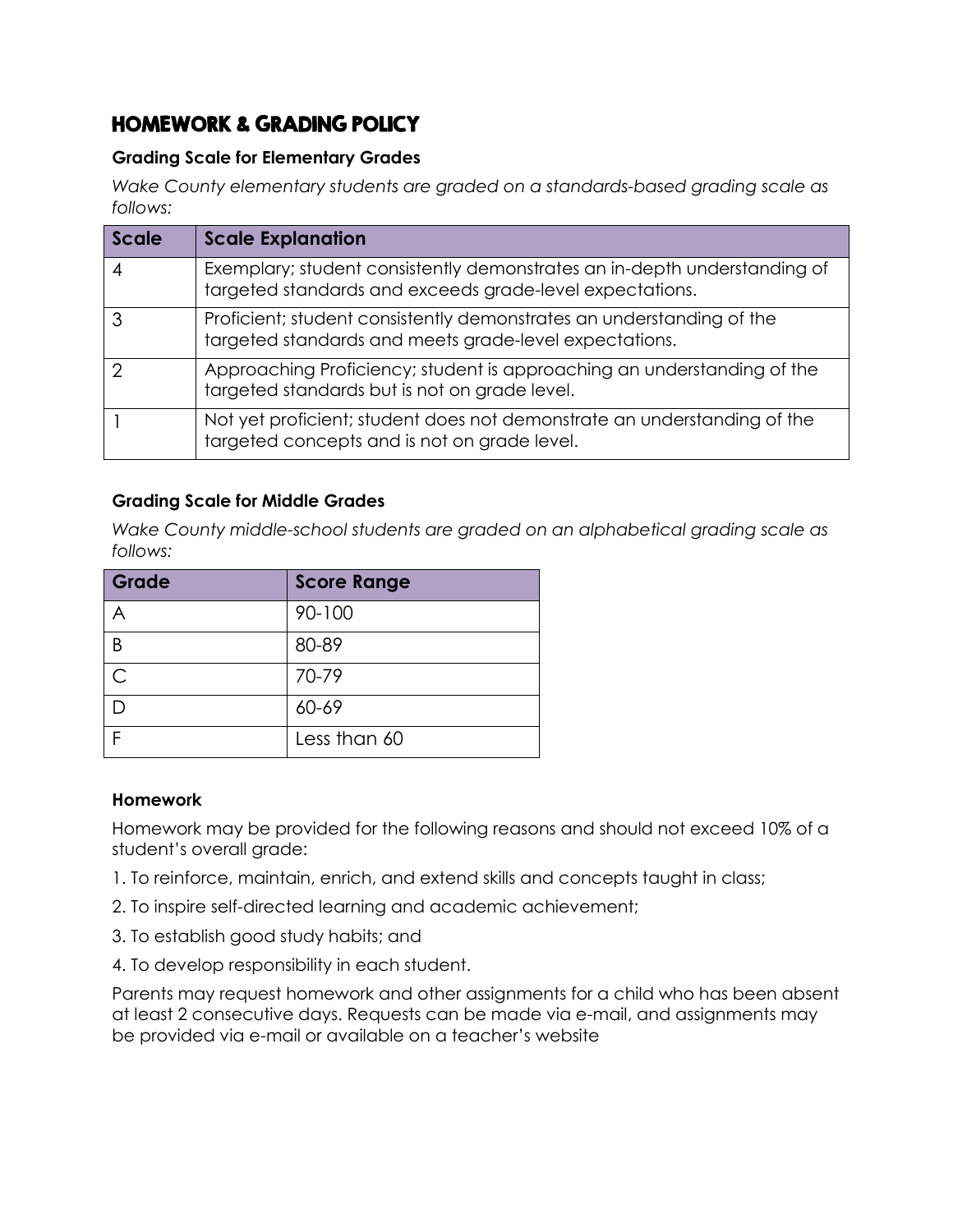#### **Honor Roll**

Honor Roll is recognized for Middle-Grades Students Hilburn Academy recognizes students with exemplary academic achievements. Students will be recognized for A-Honor Roll and AB-Honor Roll in the Hawk Talk at the end of each quarter as well as at a quarterly breakfast hosted by the Hilburn Academy PTA.

| Quarter                                  | <b>Interims</b>      | <b>Report Card</b> |
|------------------------------------------|----------------------|--------------------|
| Quarter 1<br>Ends October 30<br>(Day 45) | Week of September 24 | November 8         |
| Quarter 2<br>Ends January 27<br>(Day 90) | Week of December 9   | February 7         |
| Quarter 3<br>Ends April 3<br>(Day 135)   | Week of March 2      | April 17           |
| Quarter 4<br>Ends June 12<br>(Day 177)   | Week of May 11       | June 12            |

Report Cards and Interim Reports Report cards are issued four times a year:

#### INCLEMENT WEATHER/DELAYED OPENINGS

Please check the Wake County Public School System 2019-2020 Parent/Student Handbook for the current policy on inclement weather procedures. Remember to always check the local media (radio or TV stations) to find out about school openings during inclement weather. You may also find this information on the Wake County Public School System's website at www.wcpss.net. Our make-up days are determined by Wake County school officials and are listed on the 2019-2020 traditional calendar.

*If school is in session, please do not call the school because telephone lines must be kept open so that we can receive updated information. In the event school closes early due to inclement weather, the same procedures are followed.*

#### INSTRUCTIONAL HOURS

Instruction begins at 8:15 am daily and will around 3:00 pm. Routine late arrivals and routine early pick-ups cause your student to miss core content, please consider this with appointments and family plans. Our social worker and/or counselor will be in touch with families showing a need for support in this area.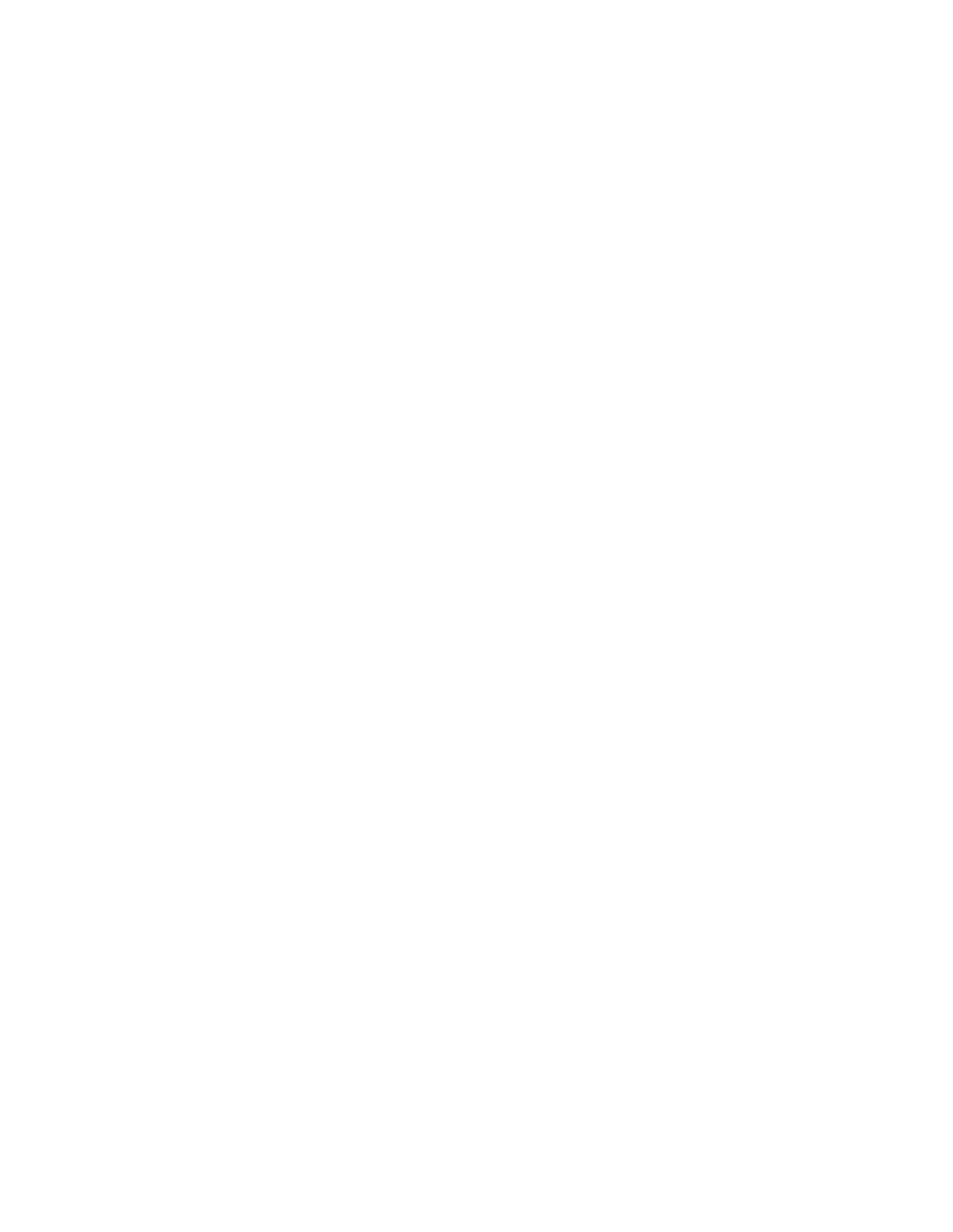#### LOST AND FOUND

Any item a child has left at home may be brought to the office. School personnel will make sure the item is delivered to the student if a name is on the item. All unidentified items will be stored in Lost and Found. Lost and Found will be cleaned at the end of December and again at the end of June.

1. Students are to turn into the school office any items found on the school grounds that do not belong to them.

2. Students may check the Lost & Found between 7:45 AM and 8:10 AM.

3. Students are not to be sent to the Lost &Found for lost library books. Books are returned to the teacher and/or the media center.

4. All unclaimed items will be discarded the day before winter break, the day after the last day of school, and as needed.

#### MEDICATION POLICY

Trained school officials may administer medications to students only if one of the two following guidelines is met:

- 1. The Parent Request and Physician Order for Medication (Form 1702) is completed and in the possession of school officials. The physician must sign this form. The medication must have a current prescription label, including the child's name, medication name, doctor's name, and the directions clearly marked on the container.
- 2. For medications, the request must be updated at the beginning of each school year and any time there is a change in the time given or the dosage prescribed. The medication prescribed, and the container must match Form 1702. The same rules apply for non-prescription medication (i.e., cough syrup, Benadryl, Tylenol, etc.). Over-the-Counter meds should be brought in original packaging and DO need to be written on the 1702 with dose, time, etc. (staff are not just to go by packaging dose). All prescription medicine must be in bottle with pharmacy label. If your child's doctor wants your child to take a nonprescription drug at school, you need to request that the doctor call the pharmacist who can print a label with directions for administration of the medication. The label must be on the bottle of non-prescription medicine that the child has at school.

**Please note: No medication will be administered without a prescription label! All medications must be brought to the school by the parent. \*\*If your student has medication that has to be given by injection, please contact the school nurse to develop a plan for the student.**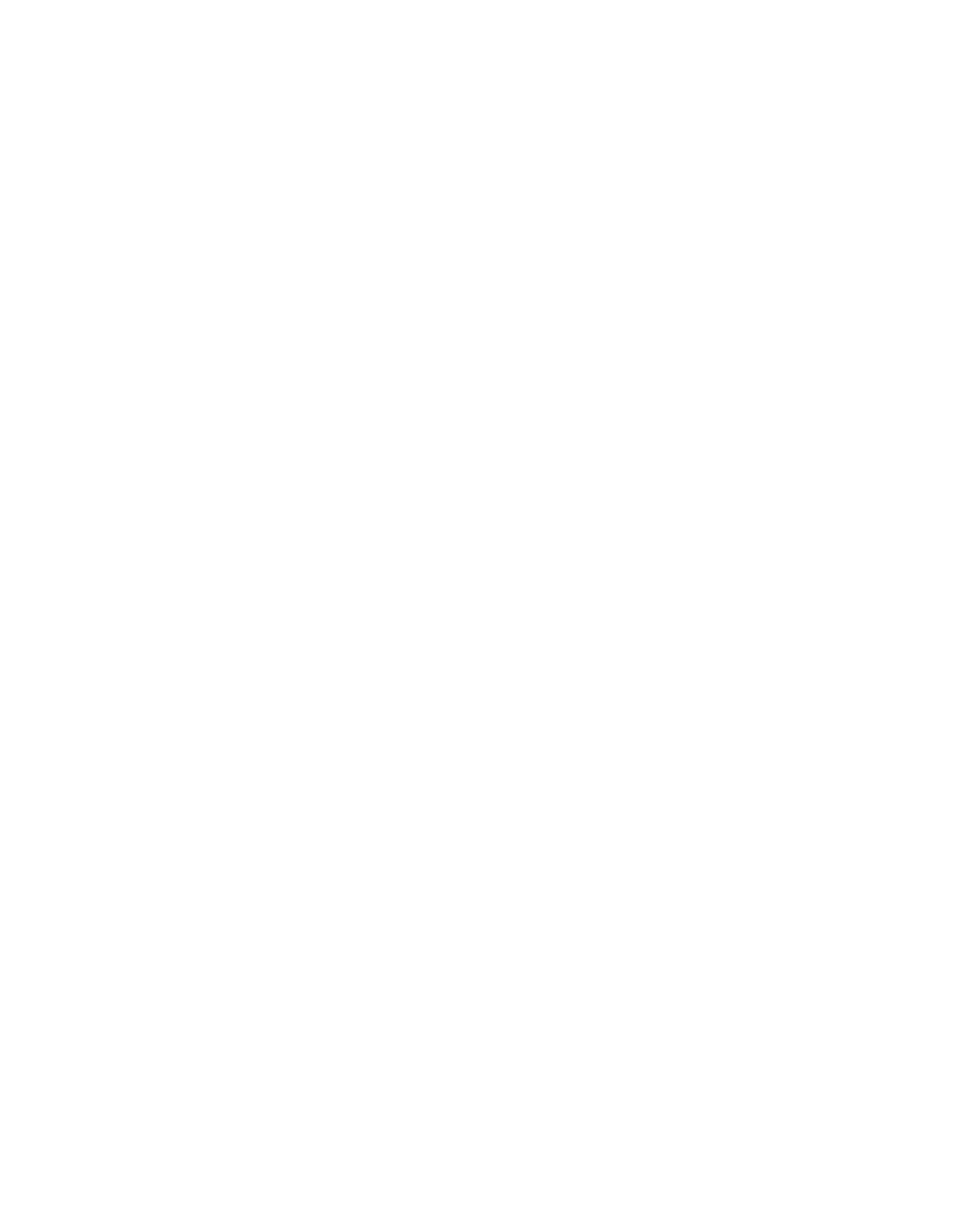#### PARKING

Please only park in designated parking spaces when visiting the school. Exits, entrances, and fire lanes should always remain open for emergency vehicles. Parking on campus can fill quickly. To give some perspective on this, the staff parking lot (located to the front side of the school facing Hilburn Drive) has to accommodate about 80 cars in those parking spots daily. This is also where the handicapped parking spaces are located. The bus loop area and carpool loop area is NOT a parking area during the school day. Emergency vehicles will access our school in these areas should we have an emergency.

#### PROHIBITED ITEMS

To minimize disruptions, the following items are prohibited:

- Balloons (Many students have latex allergies)
- Cell phones (in unassigned areas)
- Glass Bottles (Students should bring juice boxes or bottles)
- Headphones
- Toys (balls, collector cards, dolls, hand-held games, etc.)
- Toy weapons

*We recommend that your child does not bring a significant amount of money or any valuables to school. These items can "disappear" and are often never recovered.*

If any of the following items are found on campus without teacher permission, they will be confiscated and turned into the office. They must be picked up only by the student's parent/guardian. The school is not responsible for lost or damaged personal items.

# PTA

Our PTA is simply HAWKsome! We work together to meet the needs of our families. We request that all families, if able, join the PTA and support its advocacy efforts. The PTA allows students to experience outstanding enrichment activities and supports a host of dynamic experiences. Learn more at [https://www.hilburnacademypta.com/.](https://www.hilburnacademypta.com/)

#### STUDENT ARRIVAL

The school day begins at 8:15 am each weekday. Students should be dropped-off quickly, once safety patrol and/or adults are ready to receive students. Our doors will open daily at 7:45 am - no sooner. Students should not be dropped off before 7:45 am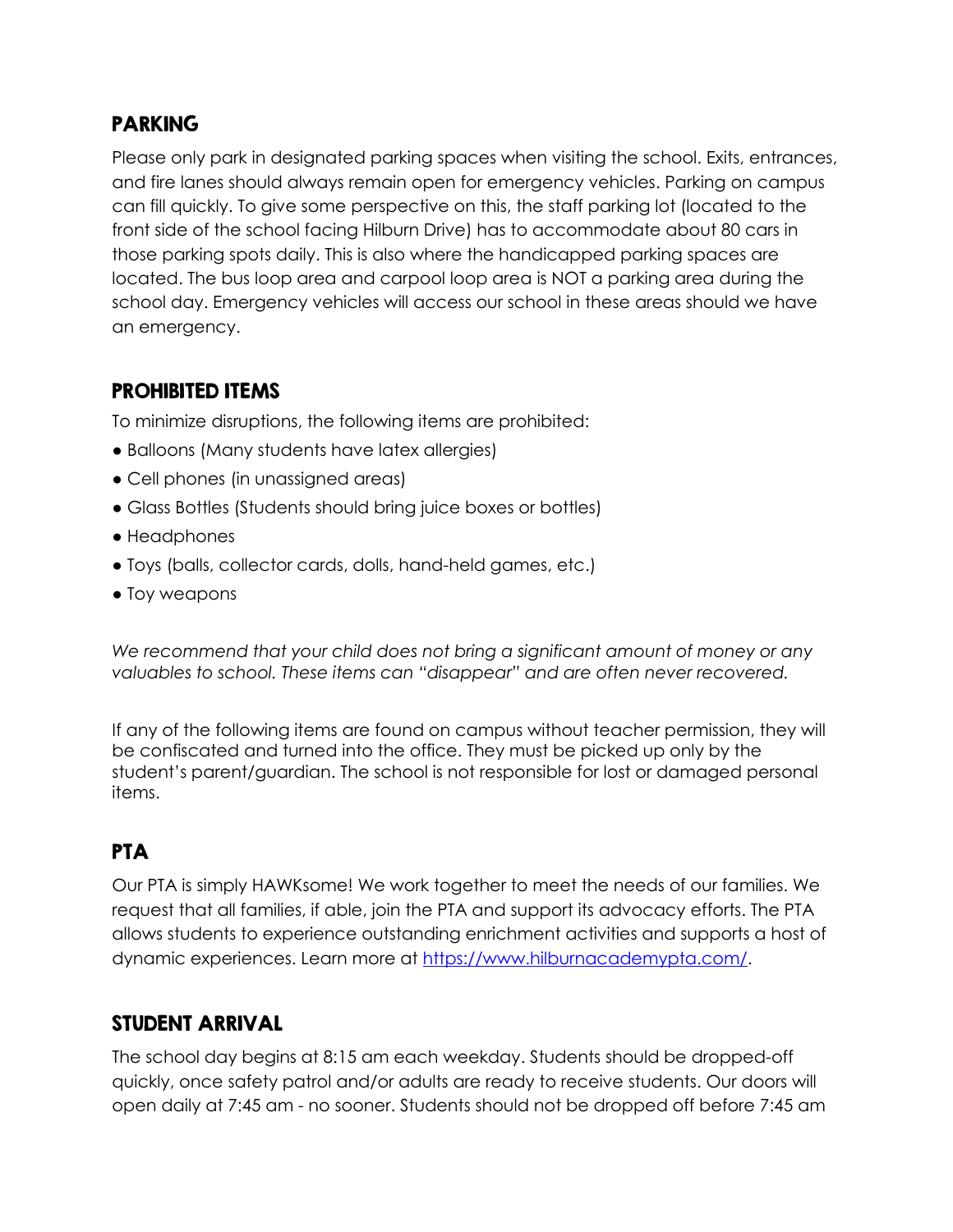unless they are  $4<sup>th</sup>$ -8<sup>th</sup> graders on morning duty. Students that arrive after 8:15 am are tardy and must be signed-in at the main office by an adult. Please try to schedule all non-emergency doctor and dentist appointments for after school hours. If your child must arrive late to school, and adult must accompany the student into the main office to sign-in.

Students eating breakfast should go directly to the cafeteria as breakfast hours are 7:45-8:05 AM. All other students are to report to his/her classrooms upon arrival at school unless involved in safety patrol or Hawk TV. Students should avoid visiting other classrooms before going to his/her classroom.

**Parents will be allowed to walk students to class up until Friday, September 6, 2019. Monday, September 9,2019 will be Hawk Independence Day which parents should send students to class from the front doors. Again, this is for school safety. We teach our students that the only adults allowed in our buildings are staff or visitors with a visitor tag.** 

**As well, visitors/parents, are not allowed to drop-in to see their child's teacher (during arrival or during 'the school day) unless an appointment was previously scheduled and the main office is aware of the appointment. Instruction begins at 8:15 am and it is our duty to protect instructional time as much as possible.**

#### STUDENT CODE OF CONDUCT

WCPSS CODE OF STUDENT CONDUCT states that students who break the WCPSS Student Code of Conduct may be assigned consequences. When handling discipline situations, administrators will weigh several factors when determining consequences for each individual student on a case-by-case basis.

- Care of School Property We have a beautiful campus and want everyone to take pride in our school. Our goal is to keep our school tidy and clean yearround. Students and staff are asked to do everything possible to help keep Hilburn clean and attractive. Students will be expected to clean up after themselves in their classrooms and in the cafeteria daily. Students will be held accountable for any damage or vandalism to school property. Students who witness vandalism should report it to a teacher or the office.
- All students are responsible for complying with and are expected to be familiar with WCPSS Code of Student Conduct and school board policies governing student behavior and conduct - 4309. All Code of Student Conduct policies are contained in the WCPSS Student/Parent Handbook, which is distributed to all students and parents at the beginning of each school year or upon enrollment in the WCPSS. If there is a conflict between the rules expressed in this handbook/agenda/planner and the Code of Student Conduct policies, the WCPSS Code of Student conduct policies sets the precedence.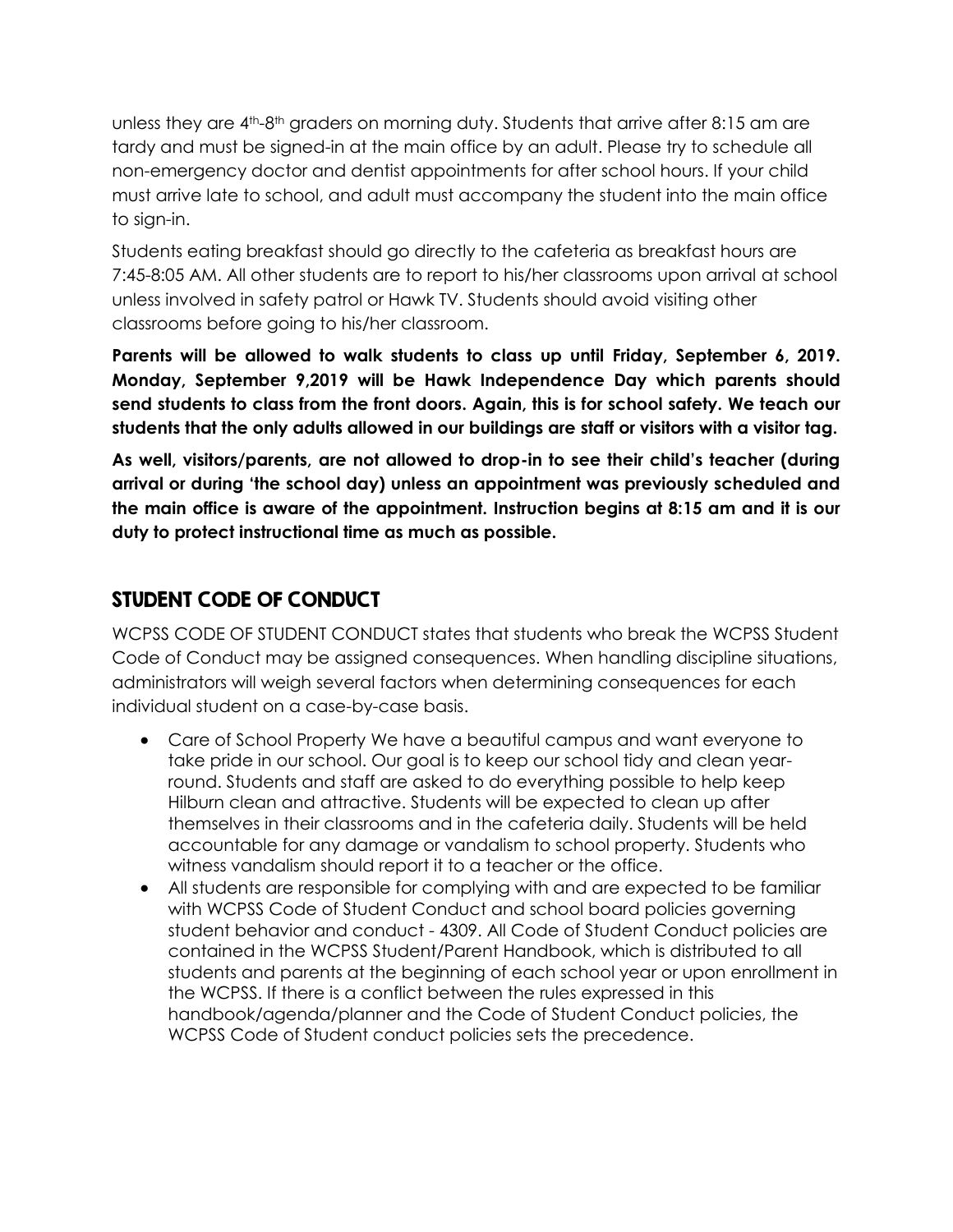#### STUDENT DISMISSAL

The school day ends at 3:00 pm weekdays, and 12:45 pm on Early Release Fridays. Try to schedule all non-emergency doctor and dentist appointments for after school hours. If your child must leave school early, write a note or email the teacher stating what time your child will be picked up and who will be picking him/her up. Students will not be dismissed from the office after 2:15 pm AND 12:00 pm on Early Release Fridays. If it is after 2:15pm or 12:00 pm (Early Release Days), you will be asked to utilize regular dismissal procedures**. Parents may not pick-up a student or students early just to beat the carpool line.** Early pickups deprive the student of a full day's activities and become classroom disruptions.

#### STUDENT DRESS

Parents/guardians are asked to use good judgment regarding proper school dress for students. Student undergarments and private areas should be covered at all times. Clothing that contains any offensive symbols or words are not allowed. Students may not wear baseball hats inside the building. Tennis shoes should be worn on days when students have PE and are most appropriate for structured play. These guidelines are designed to help provide an instructional atmosphere and assist with security measures.

**For more information, review WCPSS Dress Code in the WCPSS Student/Parent Handbook. You may also view the WCPSS Dress Code online at: <https://www.wcpss.net/domain/50>**

#### STUDENT HEALTH AND SAFETY

At the elementary level in Wake County, students are not permitted to "self-medicate." Medication will be administered to students with the proper documentation (Form 1702) on file, signed by the parent and physician, as is required by WCPSS Policy. Please bring Form 1702 and medication to school at the same time.

Over the counter medications must also be accompanied by Form 1702. This includes pain medicine, cough syrup, and all skin ointments. All medications must be sent in the original container with the pharmacist's label attached. Students are NOT allowed to carry any medications to and from school. All medication should be transported to school by the parent. Parents/guardians who wish to administer medication to their child during the school day may do so. Please report to the main office during these occasions.

At the middle school level, students are not permitted to bring medication without documentation. Under no circumstances are students allowed to share medications, neither prescription or over the counter.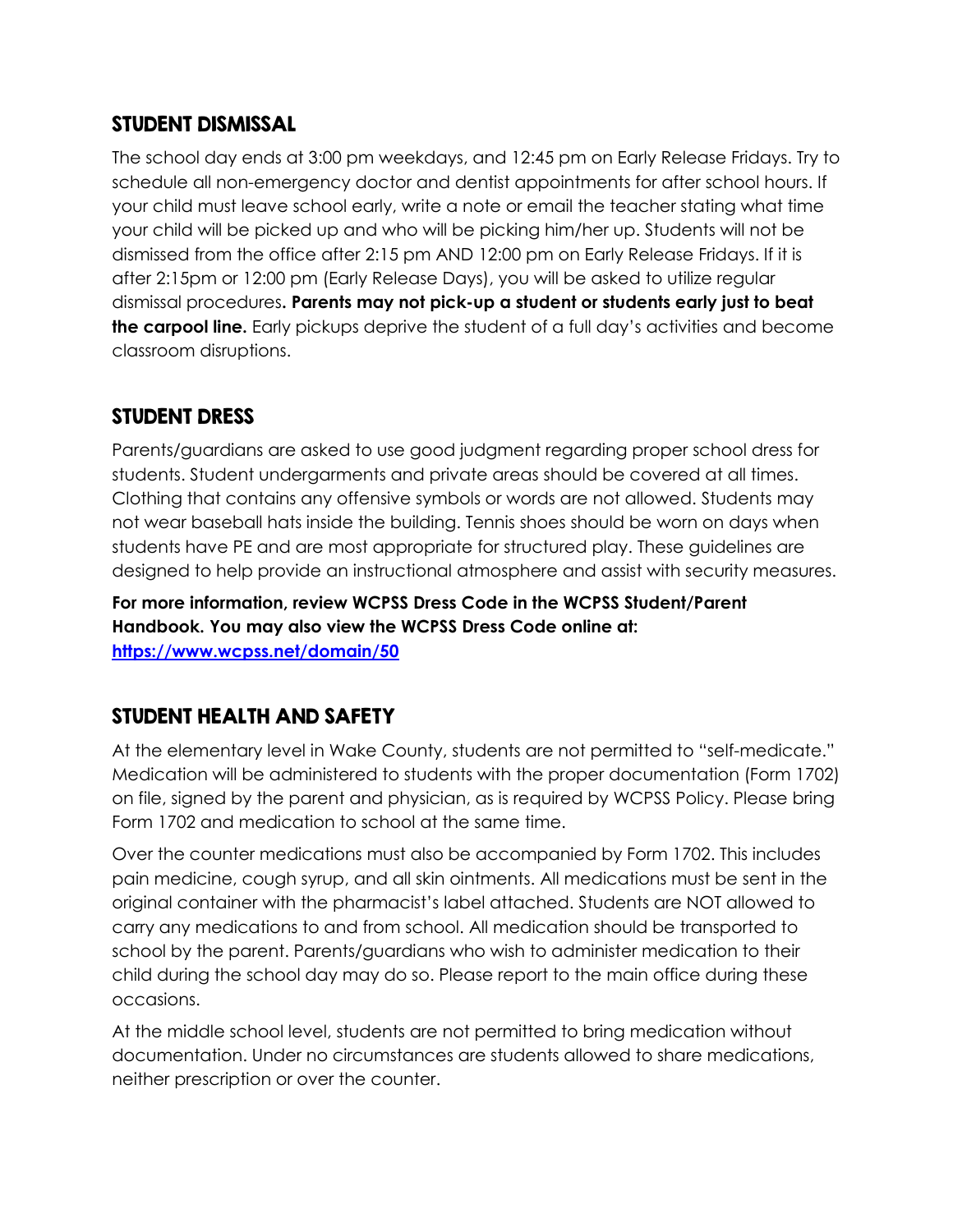#### *School personnel will notify parents and arrange for children to go home when they have the following symptoms:*

● Fever of 100 or higher (child should remain at home until fever free for 24 hours without fever reducing medication)

● Nausea, vomiting, diarrhea (child should remain at home until free of symptoms for 12 hours without anti-vomiting, anti-diarrhea, or anti-nausea medication)

- Severe headache
- Red, watery eyes with drainage
- Undiagnosed rash

The school health room serves as a temporary resting place for sick children and the location to administer first aid for minor injuries. **Parents will be called to pick up a child if he/she is unable to return to class.**

If your child is injured at school, school personnel will administer basic first aid and contact you concerning any injury more serious than a minor abrasion. *If an emergency requires immediate attention, we will contact 911 and then contact the parent.* All students entering school for the first time are required to have a complete physical examination and up-to-date immunizations. All health records must comply with WCPSS requirements within the first 30 days of school. *Students without completed records are required to be suspended from school until the requirements are met.* Please contact our Data Manager, Tonya Sturdivant at (919) 571-6800 if you have any questions or need additional information regarding required immunizations or health records.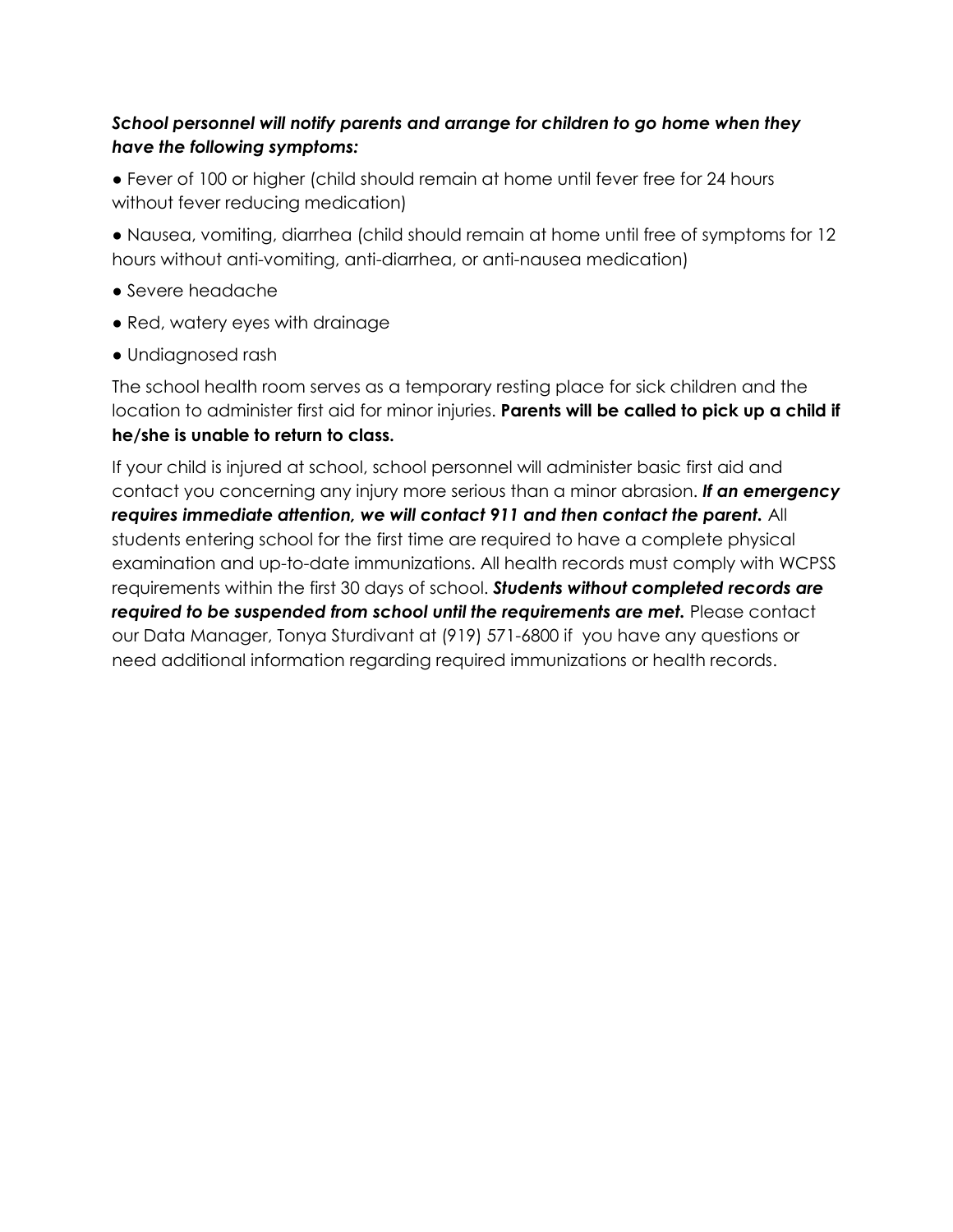#### STUDENT LOCATOR CARDS

We ask that you complete a Student Locator Card at the beginning of the year. If your child becomes ill and parent contact must be made, we need recent information. It is very important that we have more than one telephone number on file to locate parents in case of an emergency. If information on this card changes during the year, it is vital that you notify the school office to make the necessary changes. Only persons designated on the locator card will be allowed to pick up your child/children from school. Please let emergency contact individuals know that they will be required to show a picture ID if they are needed to pick up a student that is not their child.

#### STUDENT WELLNESS

WCPSS Board Policy 6140 states the student wellness policy. Our K-5 students will receive at least 30 minutes for physical activity every day and recess will not be used as punishment.

#### TELEPHONE MESSAGES

Parents/guardians are asked to make after school arrangements with their children before they leave home. Changes in transportation should be in writing and submitted to your child's teacher. Messages for students will be delivered at the end of the instructional day to protect instructional time. Messages for teachers will be placed in their mailboxes. Calls will be returned within 48 hours. However, the best way to reach a teacher is by email.

#### TEXT MESSAGES

Should you text your student during the day, please understand that this may cause your student to break the school expectation of cell phone use. Please honor our instructional day by messaging before or after-school. We understand that in the  $21<sup>st</sup>$ Century, it is likely that students have cell phones. We ask students to be responsible and keep their phones secure and silent/off during the school day.

*We cannot be responsible for cell phone damages during the instructional day.*

#### TRANSPORTATION CHANGES

All transportation changes must be submitted in writing. If a last minute change arises, parents must contact the office. Last minute and/or emergency changes must be made to the main office before 2:00 PM. Please refrain from calling after 2:00 PM to make transportation changes as it will disrupt our dismissal procedures for the entire school. Any time a student's transportation home changes from his/her regular routine,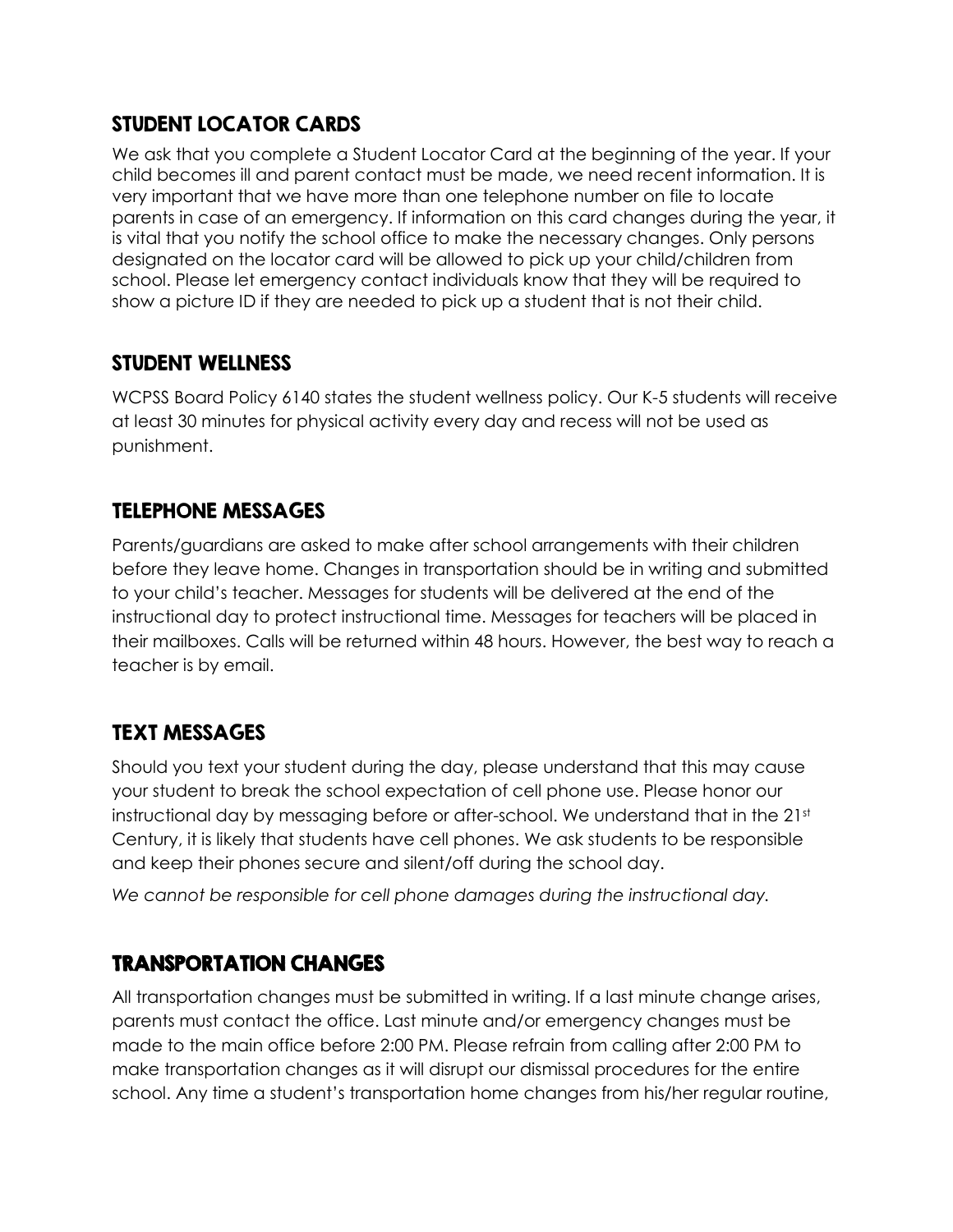the teacher must receive a written note/email from the parent. Staff are directed to send students home their regular way unless a note is presented - a verbal request from the child to change transportation home cannot be honored.

#### WALKERS

School Board Policy defines walkers as children who live within the designated Walk Zone. If your address is not within the Walk Zone, you must choose carpool or bus as your mode of transportation.

Walkers (Bicyclers) Children may also walk or ride bicycles to school if they are within the WCPSS-designated Walk Zone (1.5 miles).

Walkers and bicyclers are dismissed from classrooms at the 3:00 bell. It usually takes 4-5 minutes for students to make their way to the exit doors by the cafeteria, where you can greet them. Walkers are led as a group to the crosswalk, and bicyclists may get their bicycles from the bike rack and proceed down the sidewalk to join walkers.

#### **To prepare your student for this responsibility, we recommend the following tips:**

- Travel your child's route to and from school with your child for practice.
- Review traffic and pedestrian laws with your child.